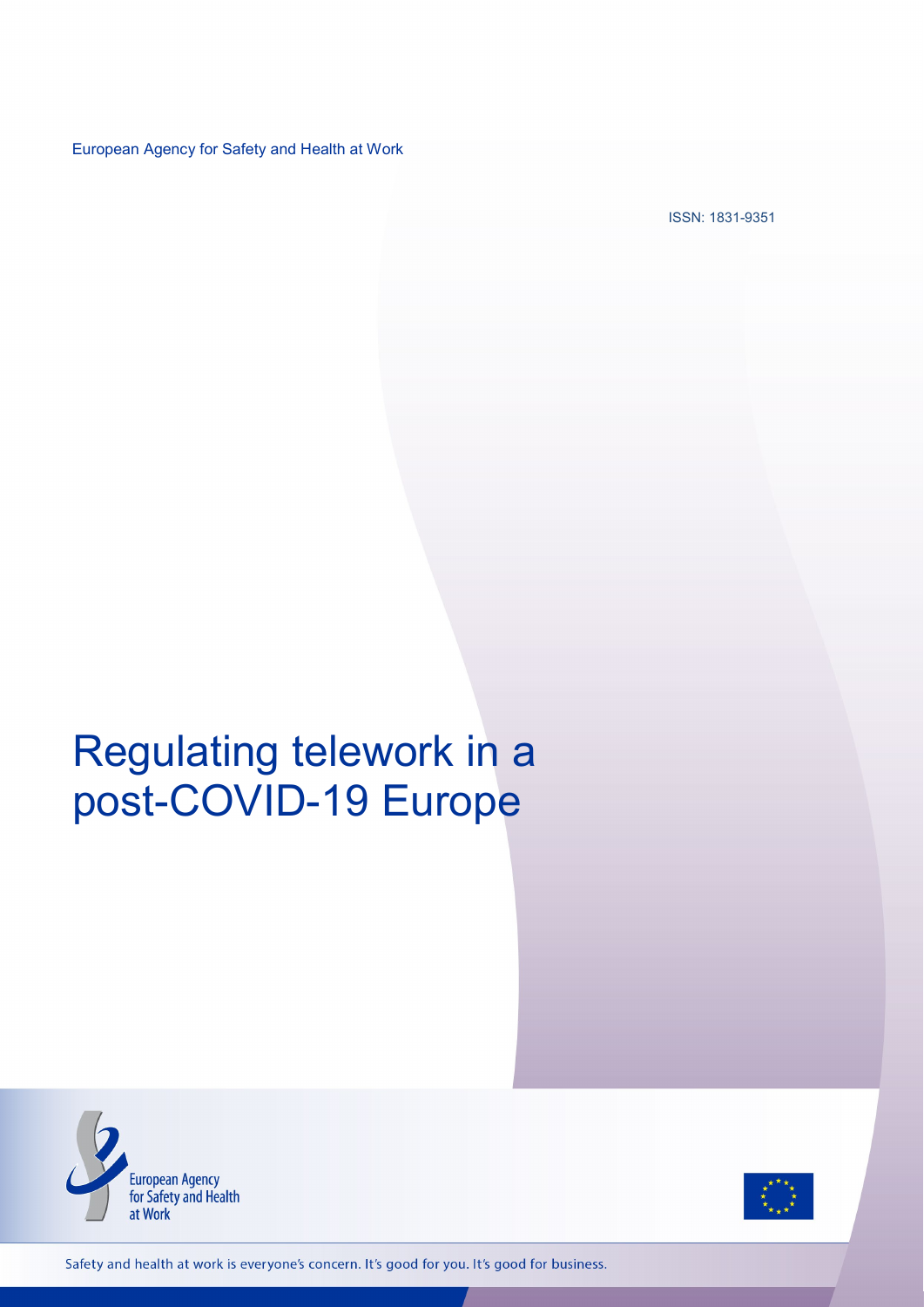#### Regulating telework in a post-COVID-19 Europe

Authors: Pablo Sanz de Miguel, Maria Caprile and Juan Arasanz (NOTUS).

This report was commissioned by the European Agency for Safety and Health at Work (EU-OSHA). Its contents, including any opinions and/or conclusions expressed, are those of the authors alone and do not necessarily reflect the views of EU-OSHA.

Project management: Maurizio Curtarelli and Lorenzo Munar (EU-OSHA).

### **Europe Direct is a service to help you find answers to your questions about the European Union**

#### **Freephone number (\*):**

#### **00 800 6 7 8 9 10 11**

(\*) Certain mobile telephone operators do not allow access to 00 800 numbers, or these calls may be billed.

More information on the European Union is available on the internet [\(http://europa.eu\)](http://europa.eu/). Cataloguing data can be found on the cover of this publication.

Luxembourg: Publications Office of the European Union, 2021

ISBN: 978-92-9479-541-0 doi:10.2802/125499

© European Agency for Safety and Health at Work, 2021 Reproduction is authorised provided the source is acknowledged.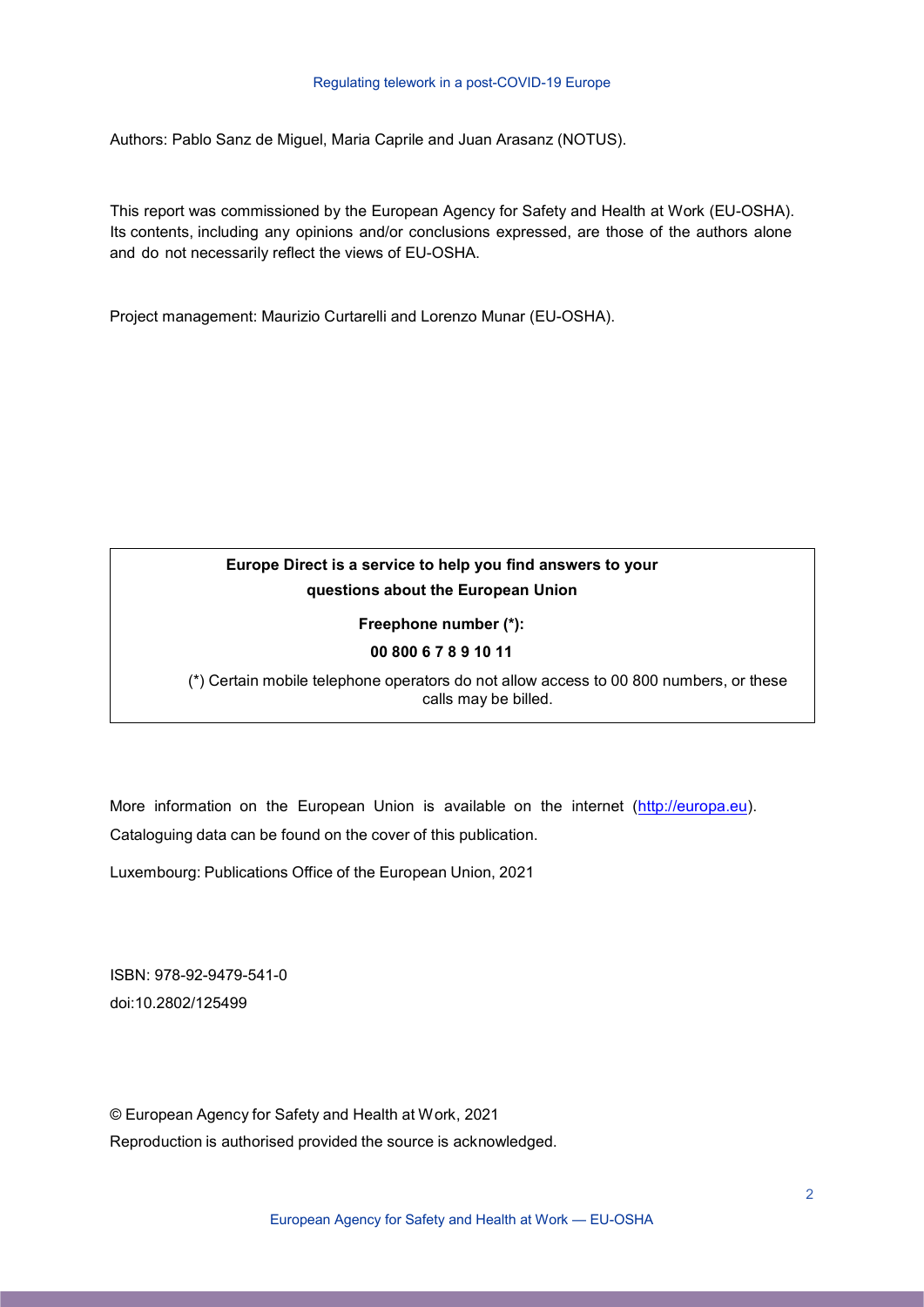# **Table of Contents**

| $\mathbf 1$ |  |       |                                                                                        |  |  |  |
|-------------|--|-------|----------------------------------------------------------------------------------------|--|--|--|
| 2           |  |       |                                                                                        |  |  |  |
| 3           |  |       |                                                                                        |  |  |  |
|             |  |       |                                                                                        |  |  |  |
| 3.1.1       |  |       |                                                                                        |  |  |  |
|             |  | 3.1.2 |                                                                                        |  |  |  |
|             |  | 3.1.3 |                                                                                        |  |  |  |
|             |  |       | 3.2 Countries without statutory definitions of and specific legislation on telework 14 |  |  |  |
|             |  | 3.2.1 |                                                                                        |  |  |  |
|             |  | 3.2.2 |                                                                                        |  |  |  |
| 4           |  |       | Changes in national regulation and debates in the post-COVID-19 scenario 16            |  |  |  |
|             |  |       |                                                                                        |  |  |  |
|             |  |       |                                                                                        |  |  |  |
| 5           |  |       |                                                                                        |  |  |  |
| 6           |  |       |                                                                                        |  |  |  |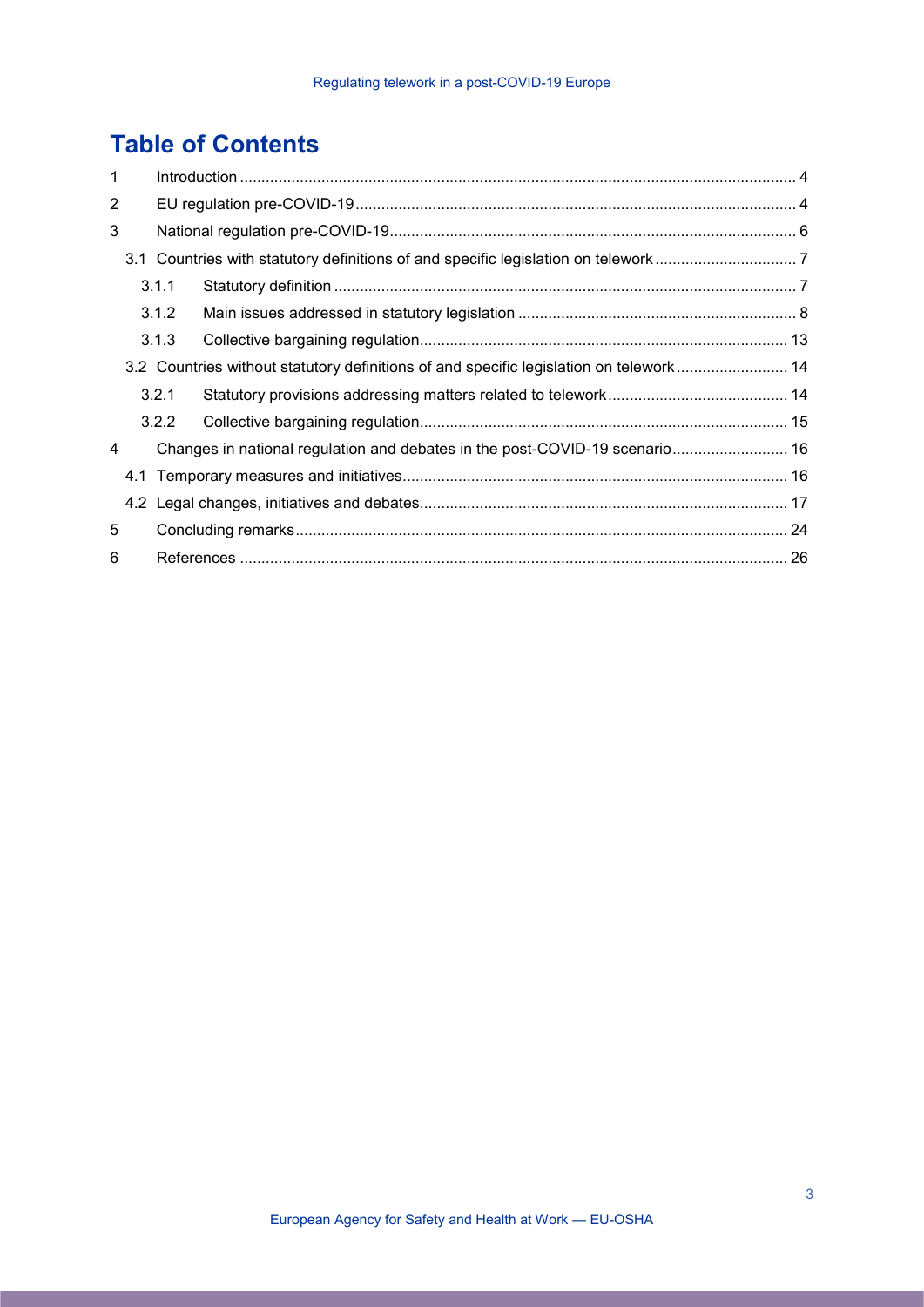# <span id="page-3-0"></span>**1 Introduction**

The unprecedented extension of telework as a result of the outbreak of COVID-19 gives rise to questions about the impact of this form of work organisation in the longer term, particularly because there are many reasons to believe that it will accelerate pre-existing trends towards the digitalisation of work and the increasing flexibility of work arrangements. Many employers have had a large proportion of their employees working from home since March 2020. Both employers and employees with no previous experience of telework have faced the advantages and drawbacks of this work arrangement. As time goes on, it is likely that telework and more flexible work organisation arrangements will become a more prominent and permanent feature for employers and employees.

While literature outlines the potential benefits of telework for both organisations and individuals in terms of flexibility, autonomy, performance and work-life balance, studies also point out potential drawbacks. Telework has traditionally been associated with psychosocial risks, mainly related to the pervasiveness of information and communications technology (ICT) (extended availability and increased workload), blurring boundaries between work and private life (work-life conflict) and isolation. Telework also entails higher ergonomic risks because working outside the employer's premises increases the complexity of risk assessment and the enforcement of occupational safety and health (OSH) standards by either the company or workers' representatives.

The increased prevalence of telework as a consequence of the COVID-19 pandemic has led to increasing interest regarding this form of work organisation and its impact on the well-being and health of employees. For this reason, in autumn 2020 the European Agency for Safety and Health at Work (EU-OSHA) conducted a consultation with [its national focal points](https://osha.europa.eu/en/about-eu-osha/national-focal-points/focal-points-index) (FOPs) network through an online survey about existing legislation applicable to telework in a national context, and any legal changes, initiatives and debates resulting from the COVID-19 pandemic.

This report presents an analysis on how telework is regulated in Europe, based on this consultation and an additional literature review, including a review of the International Labour Organisation's [\(ILO's\)](https://www.ilo.org/inform/online-information-resources/national-legislation/lang--en/index.htm)  [national legislation](https://www.ilo.org/inform/online-information-resources/national-legislation/lang--en/index.htm) database. The report starts with an introductory overview of EU regulation pre-COVID-19, followed by an analysis of national regulation pre-COVID-19. The next chapter provides an account of changes in legislation, other initiatives and policy debates post COVID-19. The report ends with some concluding remarks.

# <span id="page-3-1"></span>**2 Regulation of telework in the EU pre-COVID-19**

Telework is not regulated at EU level through hard-law mechanisms. No specific directives focus on telework, although several directives and regulations address issues that are important for ensuring good working conditions for teleworkers. For instance, the EU Working Time Directive [\(Directive](https://eur-lex.europa.eu/legal-content/EN/TXT/HTML/?uri=CELEX:32003L0088&from=EN)  [2003/88\)](https://eur-lex.europa.eu/legal-content/EN/TXT/HTML/?uri=CELEX:32003L0088&from=EN)[1](#page-3-2) includes provisions aimed at protecting the safety and health of workers (maximum of 48 working hours per week, etc.), including those performing telework. In addition, the Framework Directive on Safety and Health at Work [\(Council Directive 89/391/EEC\)](https://eur-lex.europa.eu/legal-content/EN/TXT/HTML/?uri=CELEX:31989L0391&from=EN)<sup>[2](#page-3-3)</sup>, which aims to encourage improvements in the safety and health of workers in the workplace, does not specify the work location when it comes to the application of its provisions and, accordingly, also applies to teleworkers. More recently, the Transparent and Predictable Working Conditions Directive [\(Directive \(EU\) 2019/1152\)](https://eur-lex.europa.eu/legal-content/EN/TXT/HTML/?uri=CELEX:32019L1152&from=EN)<sup>[3](#page-3-4)</sup> has indirectly

<span id="page-3-2"></span> <sup>1</sup> Directive 2003/88/EC of the European Parliament and the Council of the European Union of 4 November 2003 concerning certain aspects of the organisation of working time (OJ L 299, 18.11.2003).

<span id="page-3-3"></span><sup>2</sup> Council Directive 89/391/EEC of 12 June 1989 on the introduction of measures to encourage improvements in the safety and health of workers at work (OJ L 183, 29.6.1989).

<span id="page-3-4"></span><sup>3</sup> Directive (EU) 2019/1152 of the European Parliament and of the Council of 20 June 2019 on transparent and predictable working conditions in the European Union (OJ L 186, 11.7.2019).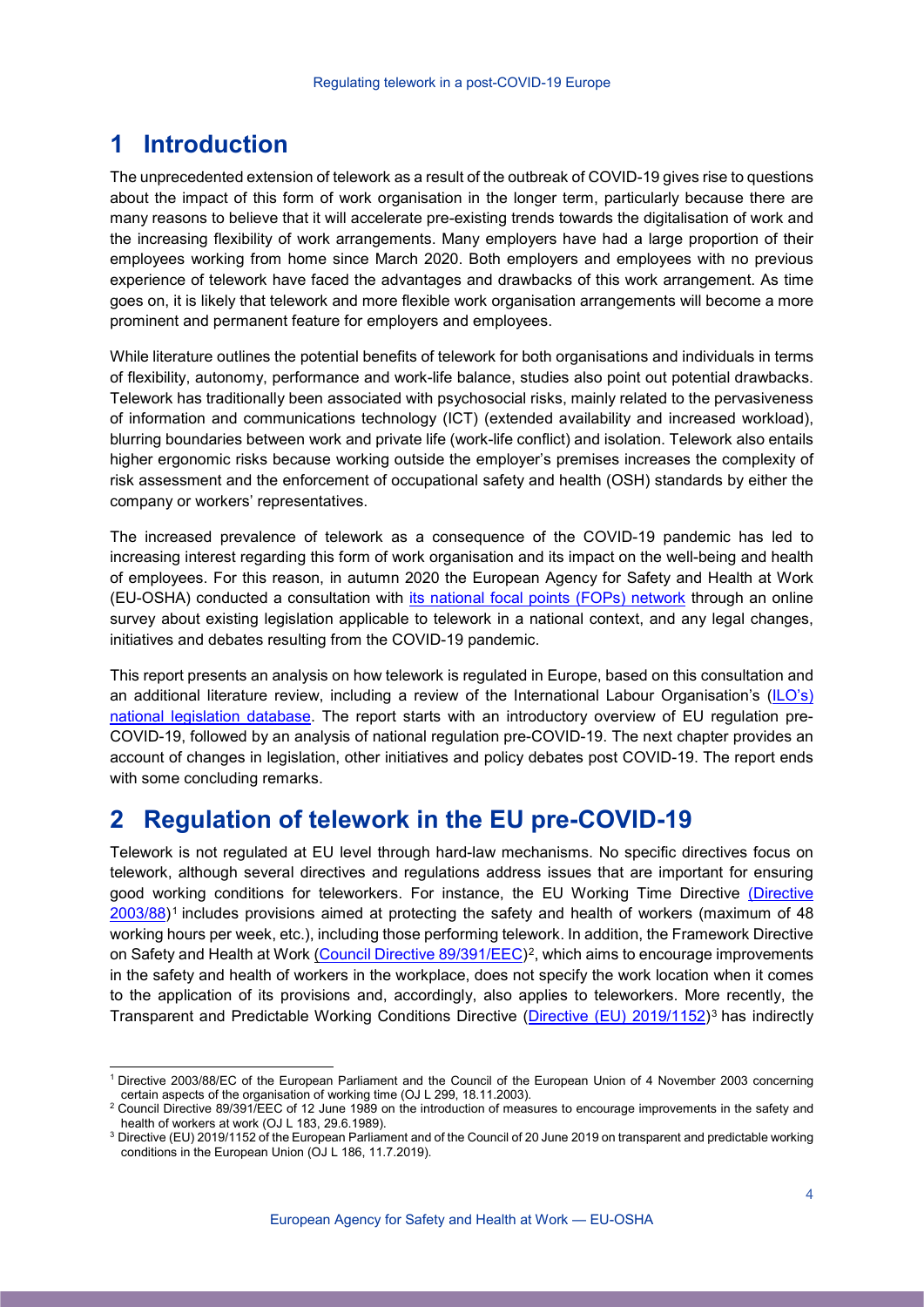#### Regulating telework in a post-COVID-19 Europe

addressed some of the challenges associated with the protection of teleworkers. This directive requires that provisions be made in relation to the place of work and that work patterns be clarified in the employment contract. This ensures more predictable working time patterns for workers, which could have a positive impact on work-life balance. In addition, it is also worth mentioning the Work-Life Balance Directive [\(Directive \(EU\) 2019/1158\)](https://eur-lex.europa.eu/legal-content/EN/TXT/HTML/?uri=CELEX:32019L1158&from=EN)<sup>[4](#page-4-0)</sup>, which includes telework as one of the flexible working arrangements to which working parents and carers are entitled. However, this directive does not deal with the potentially negative impact of telework (Eurofound, 2020a). Attention should also be drawn to the General Data Protection Regulation [\(Regulation](https://eur-lex.europa.eu/legal-content/EN/TXT/HTML/?uri=CELEX:32016R0679&from=EN) (EU) 2016/679)<sup>[5](#page-4-1)</sup>, replacing Directive 95/46/EC, which regulates the collection, use and transfer of personal data, and also establishes provisions related to data-processing operations, including employee monitoring. In this sense, this regulation requires that employees' consent be given prior to the introduction of any employee monitoring system (Eurofound, 2020b). Finally, it is worth mentioning a recent legislative initiative from the European Parliament (January  $2021$ <sup>[6](#page-4-2)</sup>, which calls on the Commission to propose a law aimed at recognising the right to disconnect. This law should also establish minimum requirements for remote working and clarify working conditions, hours and rest periods. The legislative initiative was passed with 472 votes in favour, 126 against and 83 abstentions.

The main EU regulation addressing telework was introduced through the [EU Framework Agreement on](https://www.etuc.org/en/framework-agreement-telework)  [Telework](https://www.etuc.org/en/framework-agreement-telework)  $(2002)^7$  $(2002)^7$  This is an autonomous agreement between the European social partners (ETUC, UNICE, UEAPME and CEEP) that commits the affiliated national organisations to implementing the agreement according to the 'procedures and practices' specific to each Member State. This method of implementation is one of two options for the implementation of EU agreements negotiated by the European social partners provided in the Treaties. The other option entails that negotiated agreements are incorporated into EU directives, which must be transposed into national law. Unlike the second option, the first approach (where agreements are implemented according to the 'procedures and practices' specific to each Member State) is not legally binding and so greater diversity is expected in its implementation and effectiveness, given the diversity of national industrial relations contexts.

In this EU Framework Agreement on Telework (2002), telework was defined as a 'form of organising and/or performing work, using information technology, in the context of an employment contract/relationship, where work, which could also be performed at the employers' premises, is carried out away from those premises on a regular basis' (Article 2).

The most important elements of this definition, which was considered at that time very broad (ETUC et al., 2006), are as follows:

- Telework is understood as a work arrangement instead of a labour contract.
- Only employees with an employment contract are covered.
- Only telework that is carried out on a regular basis is covered (1 day a week or 5 days a week).
- Telework is exclusively understood as ICT-enabled mobility arrangements, covering only those stationary jobs that could also be performed at the employers' premises.
- Telework may include several alternative workplaces to the employers' premises.

With regard to content, the EU Framework Agreement on Telework regulates the following:

<span id="page-4-0"></span> <sup>4</sup> Directive (EU) 2019/1158 of the European Parliament and of the Council of 20 June 2019 on work-life balance for parents and carers and repealing Council Directive 2010/18/EU (OJ L 188, 12.7.2019).

<span id="page-4-1"></span><sup>5</sup> Regulation (EU) 2016/679 of the European Parliament and of the Council of 27 April 2016 on the protection of natural persons with regard to the processing of personal data and on the free movement of such data, and repealing Directive 95/46/EC (OJ L 119, 4.5.2016)

<span id="page-4-2"></span><sup>&</sup>lt;sup>6</sup> European Parliament resolution of 21 January 2021 with recommendations to the Commission on the right to disconnect (2019/2181(INL))

<span id="page-4-3"></span><sup>&</sup>lt;sup>7</sup> Agreement of the European social partners ETUC, UNICE, UEAPME and CEEP of 16 July 2002 concerning telework.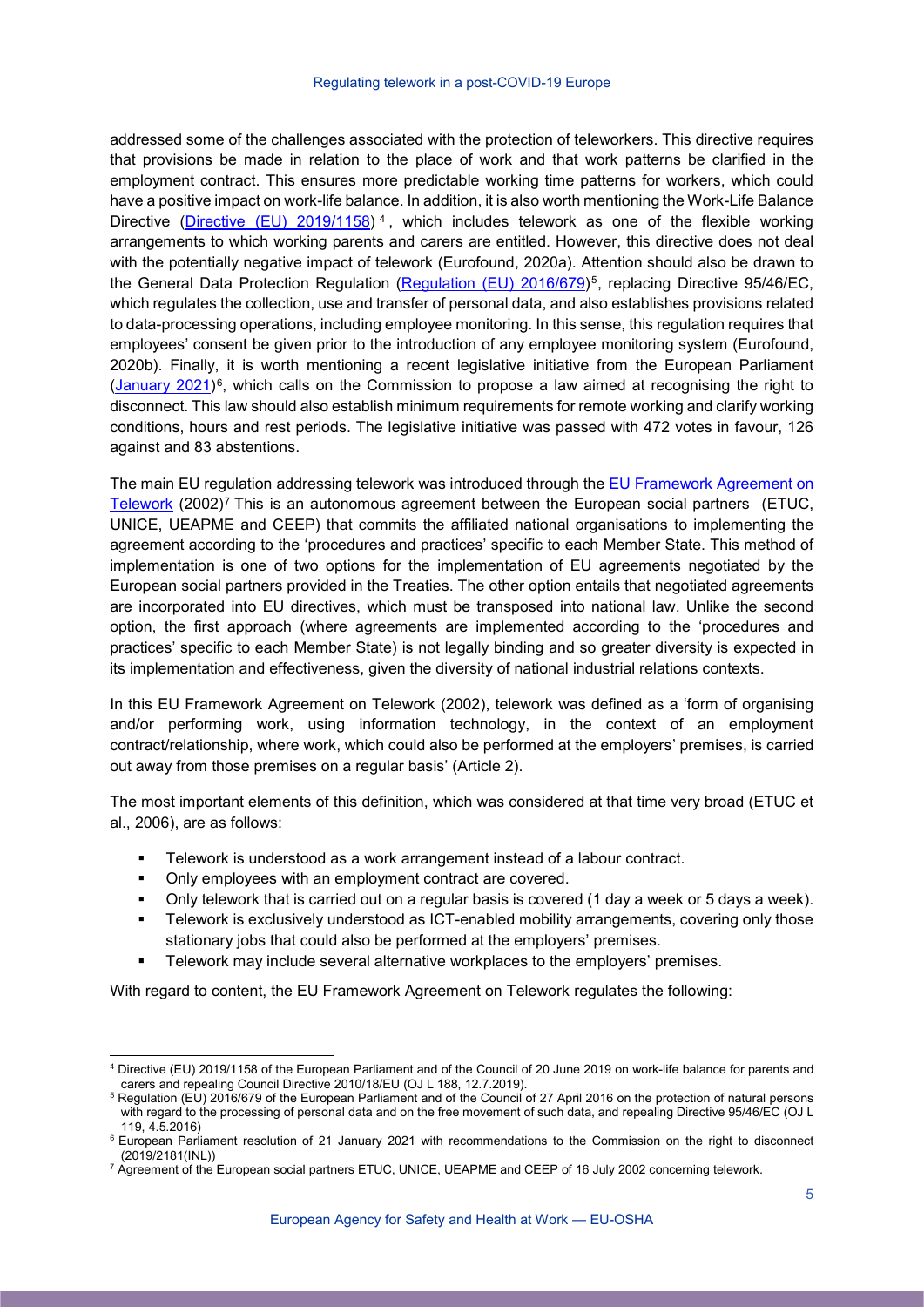- The voluntary principle: telework is voluntary for both employees and employers except in those cases where it is required as part of the initial job description.
- Reversibility: when telework is not part of the initial job description, the decision to move to telework is reversible by individual and/or collective agreement. The modalities of this reversibility are established by individual and/or collective agreement.
- Employment conditions, training and collective rights: teleworkers are entitled to the same rights and opportunities granted by legislation, and collective bargaining and company rules/policies as comparable workers at the employers' premises.
- Data protection: the employer is responsible for ensuring the protection of data used and processed by the teleworker.
- Privacy: employers respect privacy of employees and monitoring systems have to be proportionate to the objectives.
- Equipment: issues regarding equipment have to be agreed before starting the telework arrangement. As a general rule, the employer is responsible for providing, installing and maintaining the equipment unless the teleworker uses their own equipment.
- Safety and health: the employer is responsible for the OSH of the teleworker. Among other aspects, this requires that employers conduct a risk assessment and inform teleworkers of potential risks.
- Organisation of work: the teleworker manages the organisation of their working time under the limits of national legislation and collective bargaining.

# <span id="page-5-0"></span>**3 Regulation on telework at national level pre-COVID-19**

In EU countries, telework is regulated either through statutory legislation or by social dialogue and collective bargaining. Moreover, both types of regulation are in place in most EU countries (although with different levels of coverage) and complement each other.

The role played by the state or industrial relations actors in the regulation of telework partly depends on historically constituted configurations of national institutions, which tend to show some stability owing to 'path dependencies', resilience or complementarity of national industrial relations institutions (Hall and Soskice, 2001). Accordingly, those countries with strong traditions of voluntarist regulation (mainly Nordic countries) have mainly addressed telework through collective bargaining, whereas statutory legislation has been more prominent in 'state-centred' industrial relations models (France, Portugal, etc.).

At the same time, changes in the balance between both types of regulation can occur. In fact, state intervention in employment relationships has increased in recent years at the expense of regulation dependent on social dialogue and collective bargaining. This has happened particularly in those countries that were greatly affected by the 2008 economic crisis and where industrial relations' institutions and actors were comparatively more fragile (Meardi, 2018; Sanz de Miguel et al., 2020). Interestingly, in some of these countries [\(Spain, Law 3/2012\)](https://www.boe.es/diario_boe/txt.php?id=BOE-A-2012-9110)<sup>[8](#page-5-1)</sup> statutory legislation on telework was developed in recent years in the absence of social dialogue processes.

Looking at the role played by **statutory regulation on telework**, a general distinction can be made between two main groups:

 countries with statutory definitions and specific legislation on the use of telework (work organisation, employment conditions, etc.) established in the labour code or related legislation (Belgium, Bulgaria, Czechia, Spain, Germany, Estonia, France, Greece, Hungary, Croatia, Italy, Lithuania, Luxembourg, Malta, the Netherlands, Poland, Portugal, Romania, Slovenia and Slovakia);

<span id="page-5-1"></span> <sup>8</sup> Law 3/2012 of 6 July 2012 on urgent measures to reform the labour market (BOE-A-2012-9110)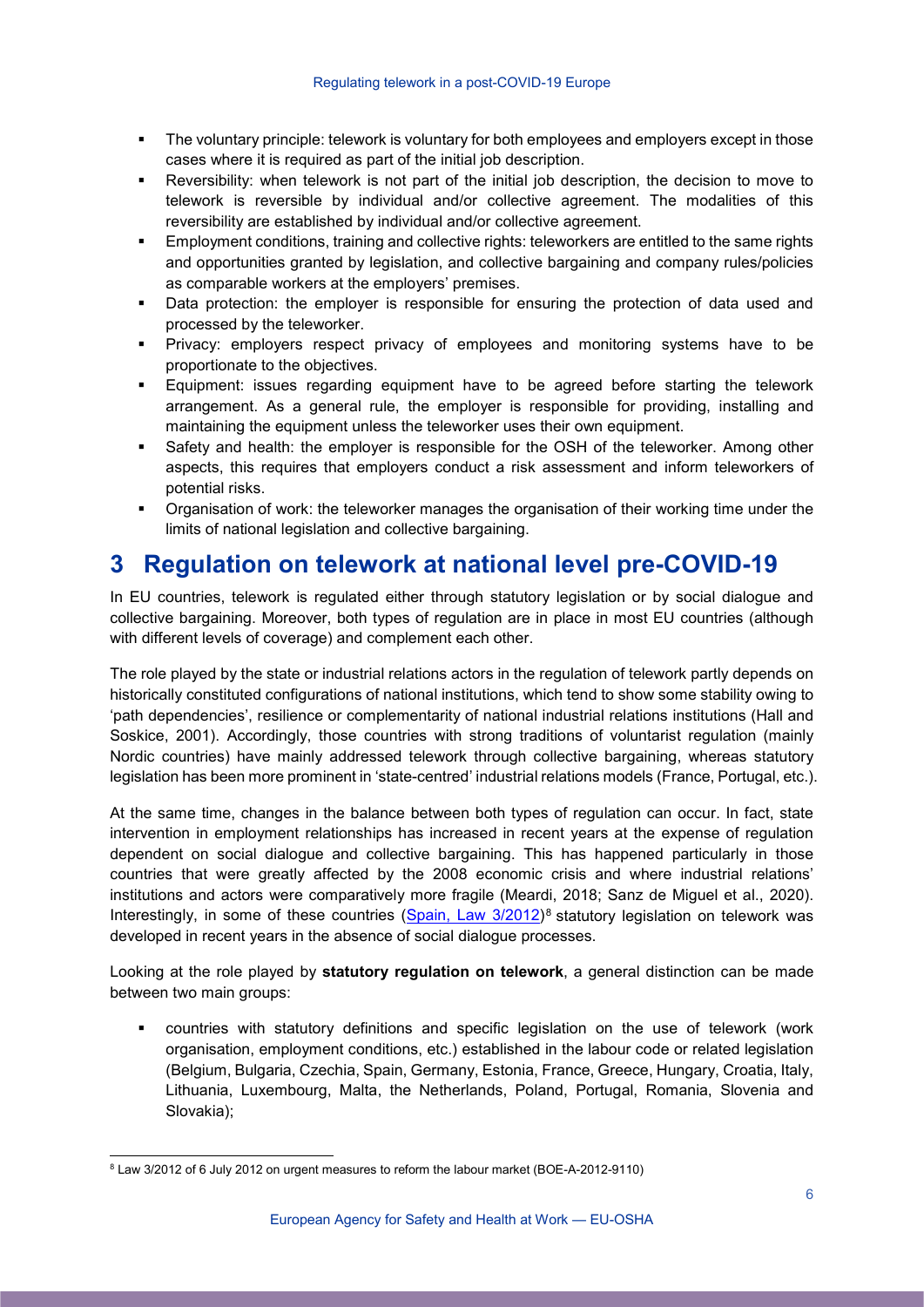countries without statutory definitions and specific legislation addressing telework or where telework arrangements are dealt with in different laws related to data protection, safety and health or working time (Austria, Cyprus, Denmark, Finland, Ireland, Latvia and Sweden).

# <span id="page-6-0"></span>**3.1 Countries with statutory definitions of and specific legislation on telework**

### <span id="page-6-1"></span>*3.1.1 Statutory definition*

In **Belgium**, **Czechia**, **Spain**, **France**, **Greece**, **Hungary**, **Croatia**, **Italy**, **Lithuania**, **Luxembourg**, **Malta**, **the Netherlands**, **Poland**, **Portugal**, **Romania**, **Slovenia** and **Slovakia** ([9](#page-6-2)), there are statutory definitions of telework or related national categories, for example 'remote work' in Bulgaria, 'distance work' in Spain (later replaced by telework), 'alternative workplace' in Croatia and 'location-independent' work in the Netherlands.

In most of these countries, national statutory definitions resemble the wording used in the EU Framework Agreement or follow a similar approach. More specifically:

- In all of these countries, telework is understood as a *work arrangement* rather than a *labour contract*, although in at least one country (**Portugal**) there are also specific fixed-term telework contracts. In some countries (e.g. **Bulgaria**, **Hungary**, **Luxembourg**, **Slovenia**), terms and procedures have to be set up in a collective or individual employment contract (or as an amendment in the employment contract); however, in other countries, legislation requires only a written agreement (e.g. **Estonia**, **Spain**, **France**, **Greece**, **Croatia**, **Italy**, **Malta**, **Portugal**).
- In all of these countries, telework is circumscribed to dependent employment relationships.
- In many countries, the definitions specify that telework covers only those jobs where mobility is ICT-enabled and, accordingly, can also be performed at the employers' premises, thereby excluding jobs where mobility is required by the labour process (**Belgium**, **Bulgaria**, **Czechia, Spain**, **France**, **Malta**). However, it is worth noting that some national definitions (**Czechia**, **Croatia**, **Spain**, **the Netherlands**) do not make explicit references to ICT use.
- In some of these countries, only telework that is carried out on a regular or 'predominant' basis is covered (**Germany**, **Spain**, **Hungary**, **Lithuania**, **Luxembourg**, **Malta**, **Poland**, **Romania**). In other countries (**Belgium**, **Italy, see Box 1 below**), a distinction is made between regular or structural telework and occasional, non-regular or smart telework, and different legal frameworks apply to each category. In other countries, the frequency of telework is not specified or it is broad enough to cover different frequencies (e.g. **France**, **Portugal**).
- In most of the countries, telework tends to include several alternative workplaces to the employers' premises. In some countries, there is a distinction between homework and telework (**Slovenia**), whereas in other countries the term 'homework' was replaced by new categories that explicitly acknowledge the diversity of workplaces outside employers' premises (**Czechia**, **Spain**).

<span id="page-6-2"></span><sup>&</sup>lt;sup>9</sup> In Belgium and Luxem ork, which was then extended to all the companies and employees and declared binding by law (Visser and Ramos Martin, 2008bourg, statutory legislation is the result of a previous cross-sectoral agreement aiming to implement the EU Framework Agreement on Telew; Eurofound, 2010).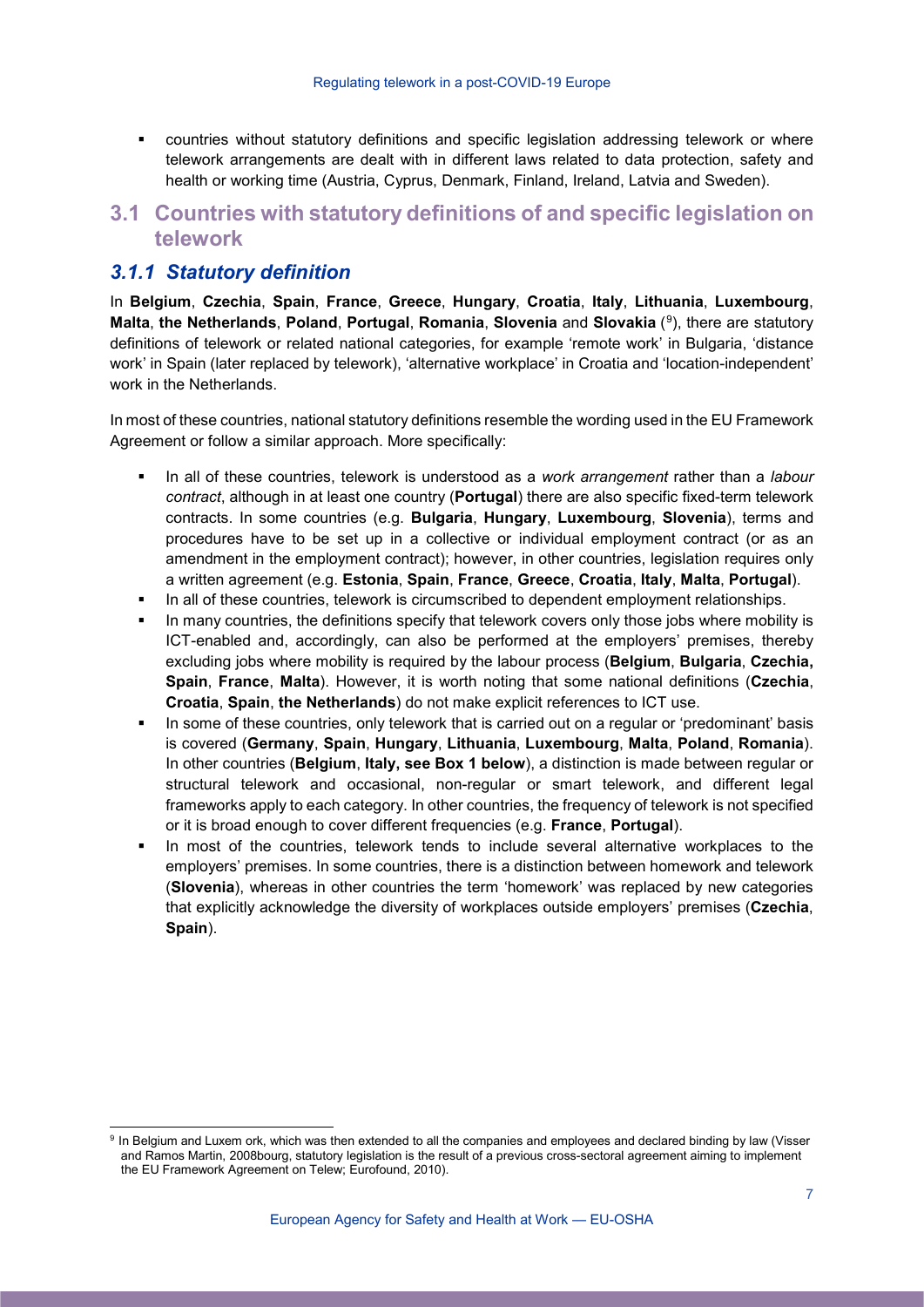#### **Box 1:** Countries with more than one statutory definition

In Belgium, a distinction is made between 'structural' and 'occasional' telework. The difference is that structural telework is performed on a regular basis (following a specific pattern) whereas occasional telework is performed irregularly or sporadically. An employee is entitled to do occasional telework in case of force majeure or for personal reasons.

In Italy, the flexible determination of space-time factors distinguishes 'smart work' from telework. Smart work is defined as a more flexible arrangement where work takes place partly at the company's premises and partly outside, with no constraints in terms of place of work or working time beyond the limits of maximum hours established in legislation or collective bargaining. As of mid-2019, there were an estimated 480,000 smart workers in Italy (Eurofound, 2020a).

In other countries, alternative definitions have been introduced through collective bargaining. For instance, in Germany, some company collective agreements have introduced alternative categories such as 'mobile work'.

### <span id="page-7-0"></span>*3.1.2 Main issues addressed in statutory legislation*

In this section, we discuss the main issues addressed in national statutory regulation. To this end, we focus on the most important regulatory dimensions identified in the literature and in the EU Framework Agreement: employment and working conditions (including work organisation related to working time); privacy and employers' surveillance; equipment; OSH; collective rights; and work-life balance.

With regard to **employment and working conditions**, the most common approach is to follow the principle of guaranteeing the equal treatment of teleworkers and workers who always work at the employers' premises. This principle is based on the fact that telework affects the organisation of work and does not create a special employment status (Visser and Ramos Martin, 2008). However, in some countries national legislation goes beyond this general approach by establishing a range of issues where the rules applicable to telework differ from the general labour law provisions. This applies particularly to working time regulation. For instance, in **Belgium**, **Bulgaria**, **Czechia**, **Lithuania** and **Slovakia**, legislation establishes that working time schedules do not apply to teleworkers. This means that teleworkers can organise their working time themselves. Moreover, in **Belgium**, **Czechia** and **Slovakia**, legislation states that teleworkers are not entitled to compensatory rest or to overtime pay. In **Slovenia**, legislation establishes that the employment contract for teleworkers may define working time, night work, breaks, and daily and weekly rest periods in a different manner if the employee can schedule working hours independently. In **Hungary**, legislation requires that, in the absence of an agreement to the contrary, the employee's working arrangements must be flexible. Moreover, in this country, rules applicable to teleworkers are also different from those for employees working at the employers' facilities in terms of the employer's rights to give instructions (Visser and Ramos Martin, 2008).

In some countries, the principle of equality in terms of employment conditions is reinforced through explicit non-discrimination clauses. In **France**, **Malta** and **Portugal**, legislation explicitly acknowledges that teleworkers have equal rights to employees working at the employers' premises in relation to promotion and training (and in Portugal also in relation to limits on normal working hours). In **Croatia**, it is specified that a teleworker's remuneration shall not be less than the remuneration of a worker engaged in the employer's premises in the same or similar tasks. Similarly, pre-COVID-19 legislation in **Spain** stresses the need for non-discrimination with regard to remuneration. It states that 'distance workers shall have the same rights as those who work at the employers' premises, except for those inherent to the performance of the work at the employers' premises. In particular, the distance worker shall be entitled to receive, as a minimum, the total remuneration established in accordance with his professional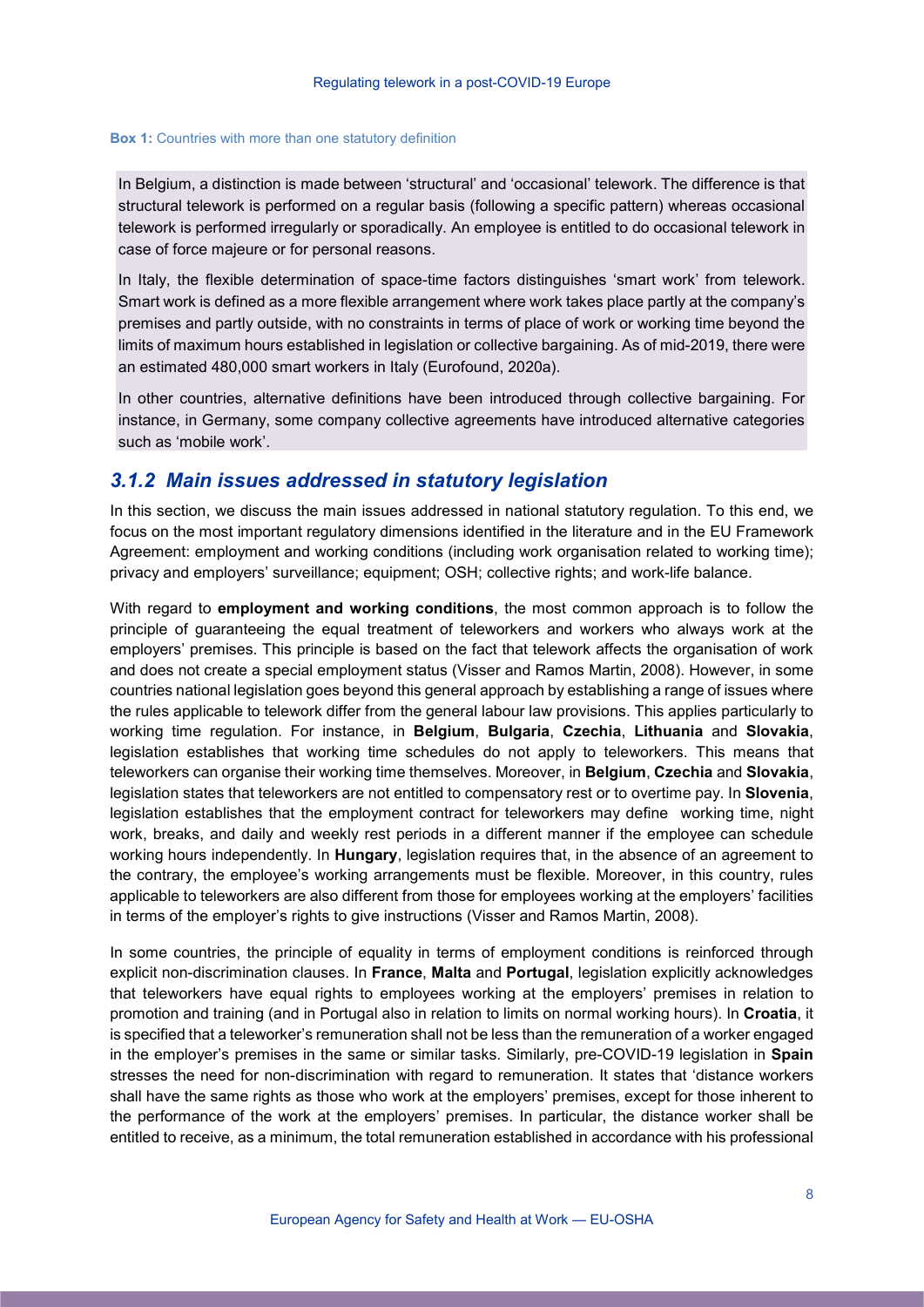group and functions' (Article 13.3 of the Workers' [Statute Rights\)](https://www.boe.es/buscar/act.php?id=BOE-A-2015-11430)[10](#page-8-0)*.* In **Romania**, attention is drawn to alternative employee benefits such as medical packages, gym memberships, fruit or similar. In this case, legislation establishes that the employer should either grant access to these benefits or give comparable benefits (Andersen, 2020). In **Poland**, legislation includes a comprehensive non-discrimination clause for teleworkers, which applies to the establishment and termination of employment, conditions of employment, promotion and access to training. Similarly, in **Luxembourg**, non-discrimination clauses make reference to conditions of remuneration, access to promotion, and collective and individual access to ongoing vocational training.

Particular attention should be drawn to those countries that have legislated for new employment rights for teleworkers and, in particular, the right to disconnect, namely **Belgium**, **France**, **Italy** and **Spain**  (see Box 2).

#### **Box 2: The regulation of the right to disconnect in Belgium, France, Italy and Spain**

France was the first European country to introduce the right to disconnect though a provision in the new Labour Code in 2016. In Italy, the right to disconnect was established in Law 81 of 22 May 2017, which legislated for a new framework on flexible ('smart' or 'agile') work. In Spain, it was established by Law 3/2018 of 5 December 2018 on the Protection of Personal Data and the Guarantee of Digital Rights. In Belgium, some provisions favouring the right to disconnect were included in the Act regarding the strengthening of economic growth and social cohesion of 26 March 2018.

As noted by Eurofound (2020a), the approach to implementing the right to disconnect and its coverage differ between countries. In terms of approach, legislation in Spain leaves the implementation of the right to disconnect to collective bargaining, whereas in France implementation relies on agreements between employers and unions at company level. In Belgium, the right to disconnect should be negotiated by health and safety committees at company level. In contrast, in Italy, the right to disconnect should be implemented through individual agreements between the employer and the employee.

In terms of coverage, the right to disconnect applies to only smart workers in Italy (see Box 1 for the definition of a smart worker). In France, the right to disconnect has to be implemented in all companies with more than 50 employees (less than 1 % of employers and 45-50 % of the workforce). Similarly, in Belgium, the right to disconnect covers only those companies with more than 50 employees, in which the law requires that health and safety committees are established (Eurofound, 2020a).

Countries that have not established legislation on the right to disconnect have legal provisions that are intended to ensure compliance with legislation on working time. For instance, **German** legislation establishes that a teleworking agreement should oblige employees to comply with the Working Hours Act. Furthermore, a telework agreement should oblige employees to provide documentation of the working hours performed daily.

Some countries have also legislated for the *right to ask for telework* (e.g. **France** and the **Netherlands**). All employees have this right and, in the case of a refusal, the employer must justify this in writing.

As far as **privacy and employers' surveillance** is concerned, countries' legal provisions on telework tend to refer to the general principles of proportionality, legitimacy and balance between employers' control and privacy rights. In some cases, telework legislation also states that any monitoring system has to be compatible with safety and health requirements for work with display screens (**Malta**), that

<span id="page-8-0"></span><sup>&</sup>lt;sup>10</sup> Royal Legislative Decree 2/2015 by the Labour and Social Security Ministry of Spain by which the consolidated text of the Workers' Statute Rights is approved (BOE-A-2015-11430).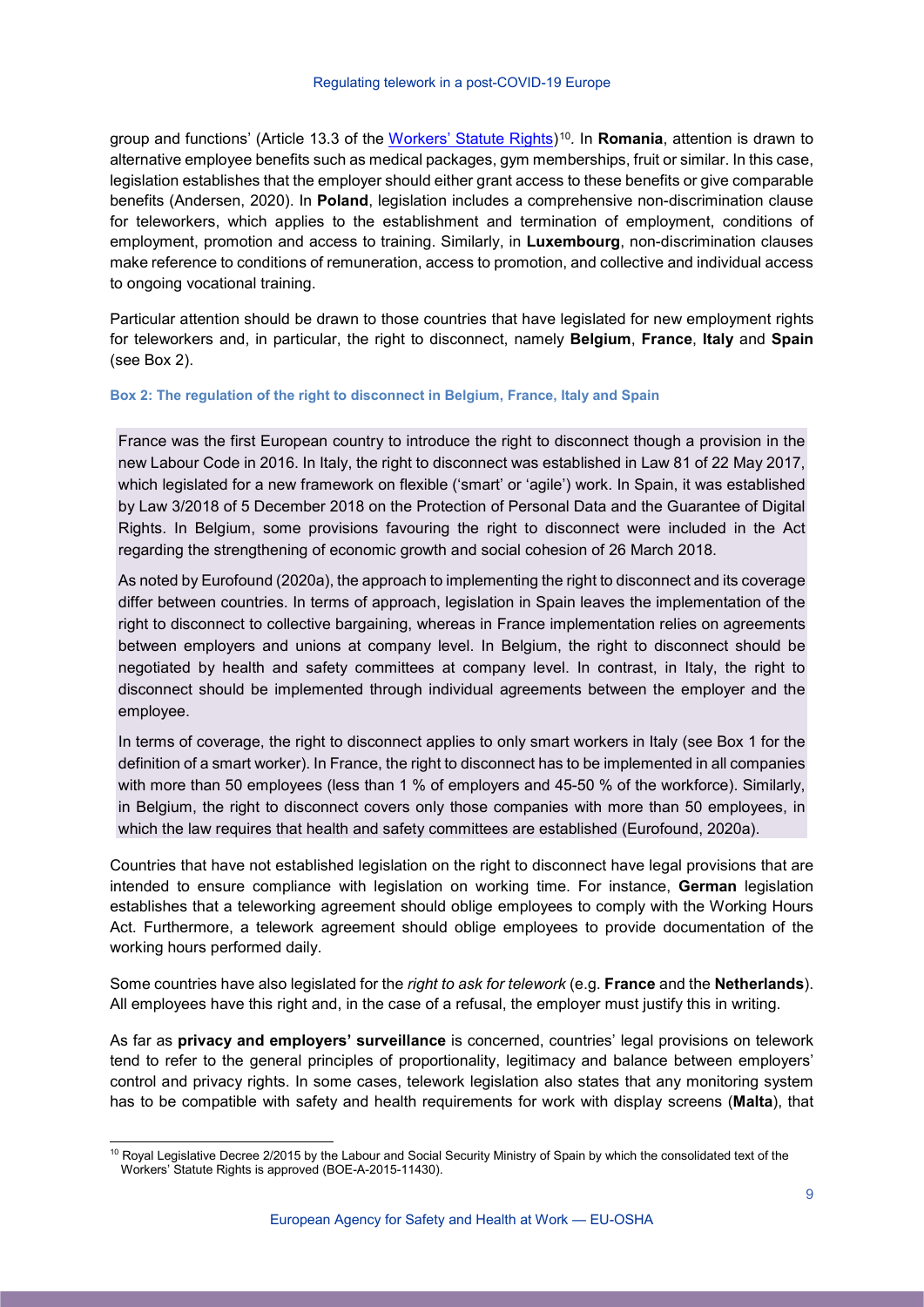employees' consent in writing is required prior to implementing any monitoring system (**Greece** and **Malta**) or that the use of remote monitoring systems for measuring employees' performance is prohibited (**Portugal**).

Beyond the provisions included in telework legislation, several of the countries included in this group regulate the digital monitoring of employees through data protection legislation. In some countries, this regulation prohibits email/internet monitoring (**Bulgaria**, **Portugal**), telephone/video surveillance (**Croatia**) or direct monitoring through installed apps in devices (**Italy**). In other countries, data protection legislation limits digital surveillance to certain contexts, professional activities or circumstances (**Bulgaria, France, Estonia, Germany, Greece, Latvia, the Netherlands, Romania, Slovenia, Slovakia**). For instance, in **Estonia**, digital surveillance equipment (cameras, internet or email monitoring systems) is permitted only for the purpose of protecting persons and property, whereas in **Germany** digital surveillance equipment can be used only in case of a concrete suspicion of criminal activity or serious malpractice (Eurofound, 2020b).

In terms of **equipment**, several countries have established in legislation that the employer should be responsible for providing and maintaining the equipment (e.g. **Malta**, **Poland**) or providing economic compensation to the employee to cover those expenses (e.g. **Greece**, **Lithuania**). In other countries, legislation provides that issues related to operational, technical and other equipment in the workplace should be specified in the individual telework agreement (Bulgaria, Slovenia). Interestingly, in France the legal requirement that the employer should cover the costs related to telework equipment was removed after a legal amendment [\(Ordinance No](https://www.legifrance.gouv.fr/loda/id/JORFTEXT000035607348/) 2017-1386 of 22 September 2017)<sup>[11](#page-9-0)</sup>, 2017 on the new [organisation of social and economic dialogue in businesses and favouring the exercise and promotion](https://www.legifrance.gouv.fr/affichTexte.do?cidTexte=JORFTEXT000035607348&categorieLien=id)  of union [responsibilities.](https://www.legifrance.gouv.fr/affichTexte.do?cidTexte=JORFTEXT000035607348&categorieLien=id)). However, some doubts have arisen regarding the actual implication of this legal amendment considering the employer's legal obligation to bear professional expenses [\(Cass. soc.,](https://www.legifrance.gouv.fr/juri/id/JURITEXT000027985208/)  [Sept. 19, 2013, no.](https://www.legifrance.gouv.fr/juri/id/JURITEXT000027985208/)  $12-15.137$  $12-15.137$ <sup>12</sup>. In other countries, legislation simply does not address this topic, although it can still be addressed through collective bargaining. For instance, in Spain, the lack of regulation on equipment was identified as a legal vacuum in telework legislation in the pre-COVID-19 period (Sierra Benítez, 2013, 2015).

In relation to OSH, statutory telework legislation generally acknowledges the equal rights of teleworkers and employees working at the employers' premises. Thus, the general rules on OSH are applicable to teleworkers. However, the practical implementation and enforcement of OSH standards is more problematic when employees are working outside the employers' premises. Under telework arrangements, employer responsibility for the protection of employee OSH is more challenging and can be legally constrained owing to employees' privacy rights. Similarly, labour inspectorate and workers' representatives may experience more limitations and difficulties in verifying that the relevant safety and health provisions are correctly applied. In relation to these matters, several countries provide labour inspectorates, employers (or safety and health experts) and/or workers' representatives with access to teleworkers' workplaces to inspect workers' compliance with OSH, subject to prior notification of the employee and their consent or agreement (**Belgium**, **Bulgaria**, **Estonia**, **France**, **Greece**, **Hungary**, **the Netherlands**, **Poland**, **Romania**, **Slovenia**). **Bulgaria** provides particularly detailed provisions on this matter. In this country, the capacity of employees to refuse employers' inspections is seriously restricted, as teleworkers do not have the right to deny access to the workplace during the established working hours and/or within the limits established in the individual employment agreement and/or collective agreement without giving reasons. The teleworker has in turn the right to request a formal

<span id="page-9-0"></span><sup>&</sup>lt;sup>11</sup> Ordinance 1386/2017 of the Republic President of France of 22 September 2017 relative to the new organization of social and economic dialogue in the company and promoting the exercise and valorisation of union responsibilities (OJ 223, 23.09.2017).

<span id="page-9-1"></span> $12$  Cour de cassation 12-15.137, 12-15.138, 12-15.139/2013 of the French Republic of 19 September 2013.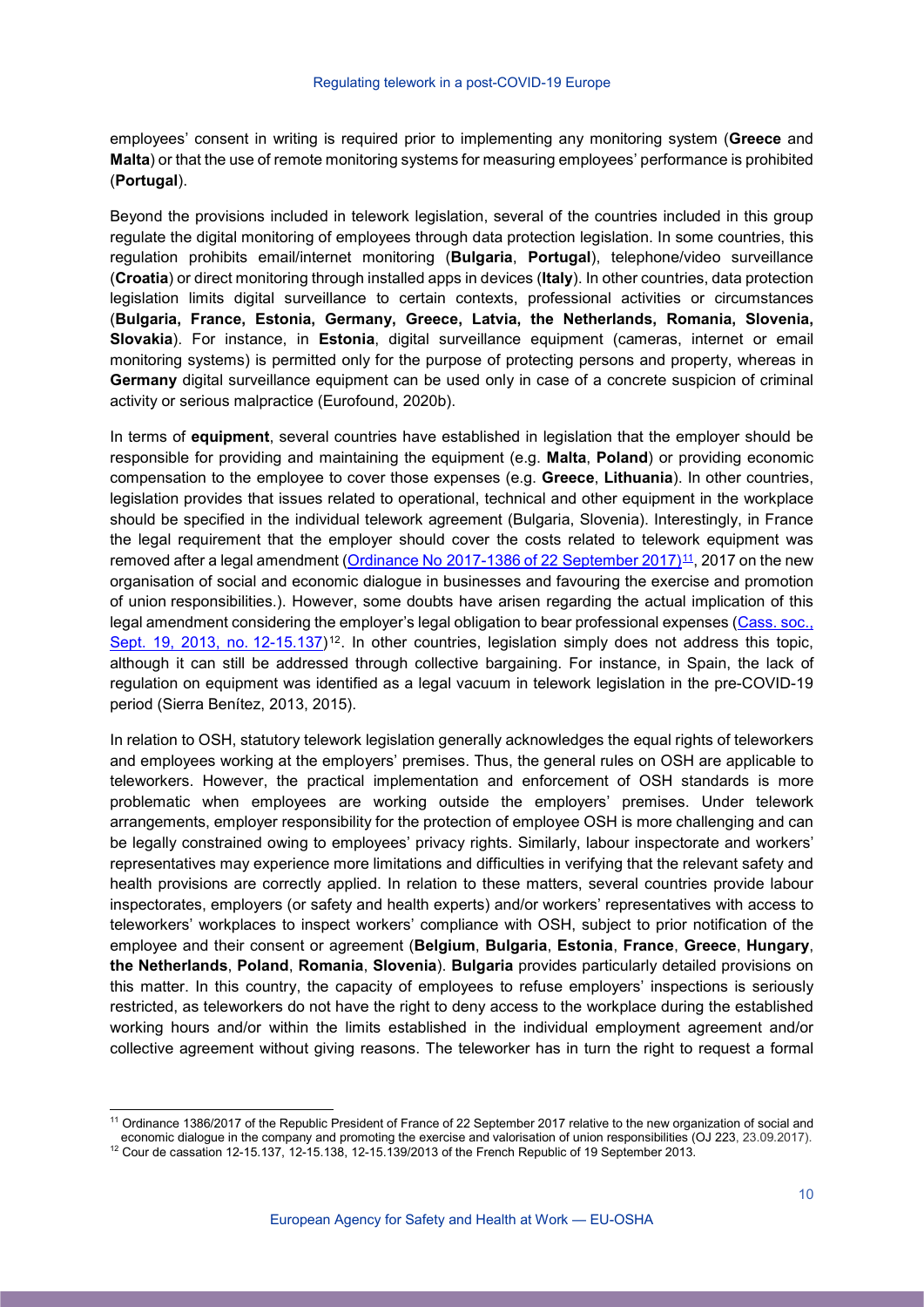inspection in their workplace. In contrast, there are countries where legislation prevents or seriously restricts the inspection of teleworkers at home (**Croatia**, **Germany**, **Italy**, **Spain**, **Portugal** ([13](#page-10-0))**.**

The problem of ensuring employers and employees' compliance with OSH standards can also be addressed through other measures. For instance, in **Slovenia**, an evaluation by the Labour Inspectorate is required prior to telework starting, although based only on the notifications submitted by the employers. Only those companies authorised by the Labour Inspectorate can implement telework. It is also worth mentioning the case of **Estonia**, where the problem of ensuring workers' compliance with OSH standards has been addressed through an approach that stresses employees' responsibility. In this country, an amendment to the Occupational Safety and Health Act was approved in May 2018 (in force since 1 January 2019), which stipulates the right to make an agreement between the employer and employee doing telework, where that agreement contains a contractual penalty in case the employee does not fulfil the OSH regulation. Thus, the aim of this stipulation is to act as a deterrent and guide, so that employees comply with the OSH regulation. In this way, **Estonia** has conferred this responsibility mainly on employees, although employers still have to arrange instruction and training for employees.

Beyond the problem of enforcement, a second potential challenge for the regulation of OSH standards is related to employer liability in the case of teleworker work accidents. Generally, the same regulations apply to accidents during teleworking as to accidents at work at the employer's premises. Thus, employers are liable for accidents during teleworking in the same way as they are for accidents that occur at the company premises; entitlement to accident insurance is limited for teleworkers, as it applies to on-site employees and to accidents occurring during a professional or labour activity. However, the application of the work accident concept to teleworkers may be more problematic. Generally, national legal frameworks establish that a teleworker is required to prove that the accident really happened in the workplace and during work hours, and the competent authorities are responsible for investigating and determining whether the accident occurred during a professional or private activity ([14](#page-10-1)). An exception to this general regulation is found in **France**, where legislation establishes a different presumption in cases of accidents occurring in the location where the telework is performed and during work activity hours. This presumption has the benefit of relieving the employee from the responsibility of evidencing causation between the accident and the professional context.

Attention should be drawn to those countries that have adopted specific provisions that require employers to provide additional resources or tailor-made plans for teleworkers with a view to helping them comply with OSH standards. In at least one country (**Lithuania**), legislation provides that the employer must train the employee in how to safely use the work equipment provided by the employer. In several countries, legislation explicitly requires employers to conduct a risk assessment of the place of telework and to take measures based on this evaluation (**Croatia, Germany, Hungary, Slovenia**) or inform the employee of the risks existing in their place of telework (e.g. **the Netherlands**). In the countries where legislation prevents or seriously restricts the inspection of teleworkers at home (**Croatia, Germany, Italy, Spain**), any risk assessment should be carried out on the basis of information collected from the teleworker.

It is also worth mentioning cases in which national legislation covers specific risk factors related to telework.

In **Italy**, particular attention is paid to avoiding risks associated with 'technostress'. To avoid this risk, employees are obliged to comply with the rules on rest periods and breaks established by law and

<span id="page-10-0"></span><sup>&</sup>lt;sup>13</sup> In Portugal, legislation establishes that the workplace visit shall be carried out only for monitoring the work activity and the working instruments, and may only take place between 9.00 and 19.00, with the assistance of the employee or person designated by the employee. However, this is not applicable for monitoring compliance with safety and health regulations.

<span id="page-10-1"></span><sup>(&</sup>lt;sup>14</sup>) In Germany, public accident insurance carefully examines work accidents in the case of teleworkers, with a view to clarifying whether the accident occurred during a professional or private activity (Andersen, 2020).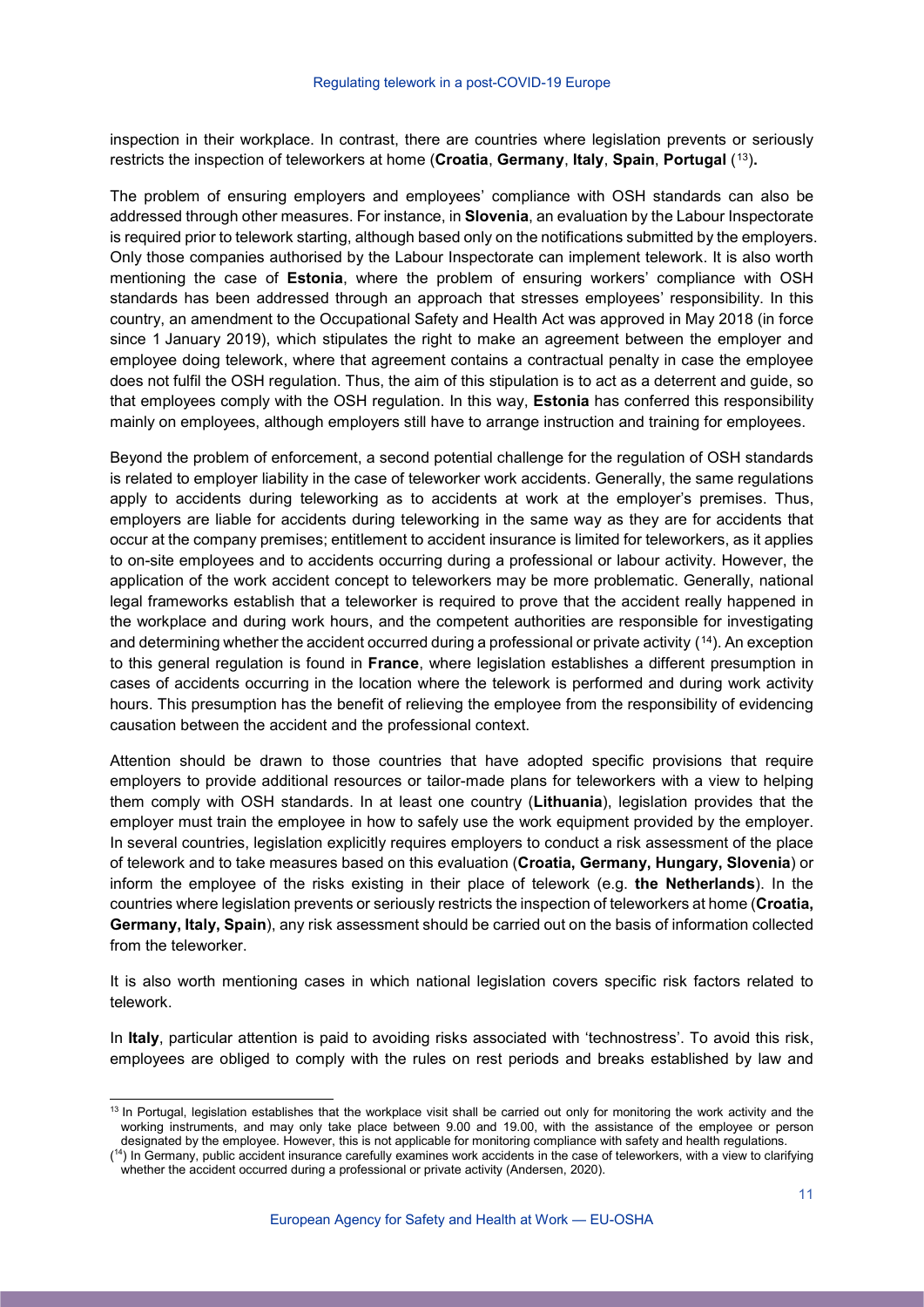collective agreements. During breaks and rest periods, employees must switch off the equipment they use to perform their work. Legislation in **the Netherlands** encompasses the assessment and prevention of psychosocial risks. In **Slovenia**, legislation states that the following factors should be considered by the employer in the case of telework: stress and mental well-being, the fact that the employee works alone and other risks such as manual lifting of loads, electric shock, etc. In **Portugal** and **Luxembourg**, attention is drawn to the risk of isolation. In **Portugal**, the labour law requires the employer to promote regular contact between the remote worker, the company and other workers, to prevent isolation. In **Luxembourg**, the national agreement on telework (which was declared binding by law) stipulates that employers should ensure that measures are taken to prevent teleworkers from becoming isolated from their office-based colleagues (Eurofound, 2010).

In terms of **collective rights**, the most that national legislation recognises are the telework equality principles on this matter. Specific provisions aiming to reinforce teleworkers' rights to works council representation or shop stewards seem to be lacking in the majority of the EU Member States. Some of the concrete provisions identified concern the teleworkers' right to elect an individual information and consultation representative (**Bulgaria**); information and consultation rights related to the introduction of telework or the number of teleworkers (**Croatia**, **Greece**, **Hungary**, **Luxembourg**); and the employer's obligation to reach an agreement with the company trade union prior to the introduction of telework (**Poland**) ([15](#page-11-0)). An interesting exception to this common approach was identified in **Germany**, which confers extensive competences to the works councils in several matters directly and indirectly related to telework (see Box 3).

#### **Box 3: Collective teleworker rights in Germany**

In Germany, the employer must regularly involve the works council before introducing telework in a business. A right of co-determination of the works council exists if the employment constitutes a transfer to another place of work (Versetzung). In addition, the works council has further rights of codetermination applying to all employees regarding OSH, the allocation of working time and digital surveillance (i.e. in case a device/software for monitoring teleworking employees shall be introduced). Moreover, in case telework is implemented as a company measure that affects several employees, a works agreement would have to be concluded (Andersen, 2020).

Finally, **work-life balance** in relation to telework was a topic specifically addressed in a recent Eurofound study (2020a). This study distinguishes two main groups:

- countries where legislation has strengthened workers' protection against the negative consequence of telework and permanent availability through the right to disconnect (**Belgium, France, Italy and Spain**; see Box 2);
- countries where telework has been promoted as a way to support conciliation between work and family or personal life, without dealing with any of the associated negative consequences (**Germany**, **Lithuania**, **Malta**, **Poland**, **Portugal** and **Romania**).

In the second group of countries, telework is recognised as a right that some employees are entitled to, with a view to attending to family responsibilities. Thus, legislation goes beyond the voluntary principle acknowledged in the EU Framework Agreement. In **Lithuania**, this right applies to pregnant workers, new parents, parents of young children and single parents. In **Germany**, it encompasses employees with care responsibilities. In **Poland**, the right is mainly circumscribed to parents of disabled children. In

<span id="page-11-0"></span><sup>.&</sup>lt;br>( (<sup>15</sup>) It is worth noting that in Poland legislation also allows the implementation of telework through individual agreements (Andersen, 2020).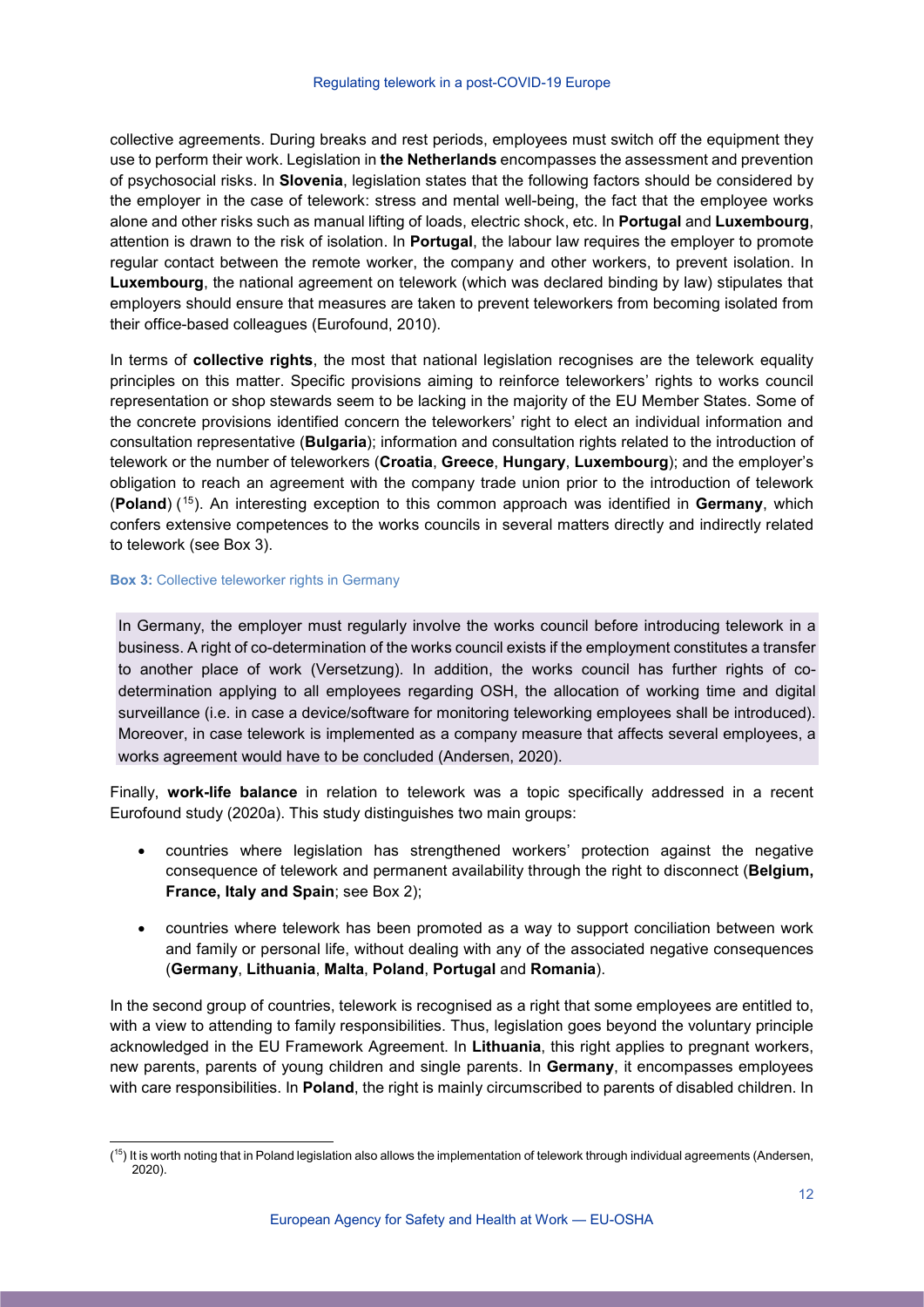**Malta**, **Portugal** and **Romania**, legislation provides broader provisions, establishing that telework can be used as one of the measures to improve work-life balance.

### <span id="page-12-0"></span>*3.1.3 Regulation through collective bargaining*

Beyond statutory legislation, attention has to be drawn to the role played by collective bargaining in regulating telework. Collective bargaining can complement statutory legislation by providing more detailed provisions. It can also adapt telework regulation to the needs of specific sectors and provide more balanced regulatory solutions than individual agreements.

The role played by collective bargaining in the regulation of employment and working conditions greatly varies in the group of countries having statutory legislation on telework. Collective bargaining coverage ranges from more than 70 % in countries such as Belgium, Spain, France and the Netherlands to less than 20 % in countries such as Bulgaria, Hungary, Estonia or Slovakia (Eurofound, 2018).

Collective bargaining coverage is positively correlated with the degree of collective bargaining centralisation (Eurofound, 2018).

Countries with a more decentralised collective bargaining structure (e.g. Bulgaria, Czechia, Estonia, Hungary, Lithuania, Malta, Poland and Slovakia) are more likely to implement telework arrangements through individual agreements or company agreements.

Literature shows that company collective agreements regulating telework generally have been concluded in knowledge-intensive sectors and in large companies with well-established worker representation structures. However, in some countries, large companies in knowledge-intensive sectors implement telework through individual agreements that entail, at most, some form of individual consultation through direct voice mechanisms. An example is Estonia, where social partners concluded a cross-sectoral framework agreement on telework in 2017. However, implementation of the Estonian framework agreement on telework has been scarce. In those sectors where telework is more widespread (Computer, programming and related activities (IT) or financial activities), collective agreement is nonexistent at sectoral level. At company level, collective bargaining has been concluded in only a small proportion of companies; more often, employers implement telework unilaterally through human resource management practices. In some cases, companies in the IT and financial sectors have relied on information and consultation procedures that use different methods, such as working groups or online surveys. Through these mechanisms, companies analyse workers' views and demands on flexible work arrangements, and develop plans accordingly (Sanz de Miguel, 2020).

In those countries with more centralised collective bargaining structures (Belgium, France, Germany, Italy, the Netherlands, Slovenia or Spain), within-country differences appear regarding the extent to which sectoral and company collective agreements address telework.

In countries such as **Spain** and **Portugal**, very few collective agreements deal with telework. In **Spain**, less than 5 % of company agreements and 3 % of sectoral agreements include a clause on telework, according to the 2016 data of the Collective Bargaining Statistics of the Ministry of Employment. Telework is regulated at sectoral level in the chemical industry, daily press media and, more recently, in the financial sector. At company level, the most important telework agreements have been concluded in the finance and insurance, energy and IT sectors. Collective agreements with telework clauses do not address many aspects that are relevant for tackling and preventing some of the potential negative effects on working conditions and OSH identified in the literature. Generally, the specific safety and health problems facing teleworkers are not covered by such agreements. Furthermore, innovative organisational measures to support teleworkers, provided by either the employer (specific training, etc.) or employee representatives (new channels for representation, etc.) are scarce. The most innovative clauses are related to the right to disconnect, which is regulated at sectoral level in the financial sector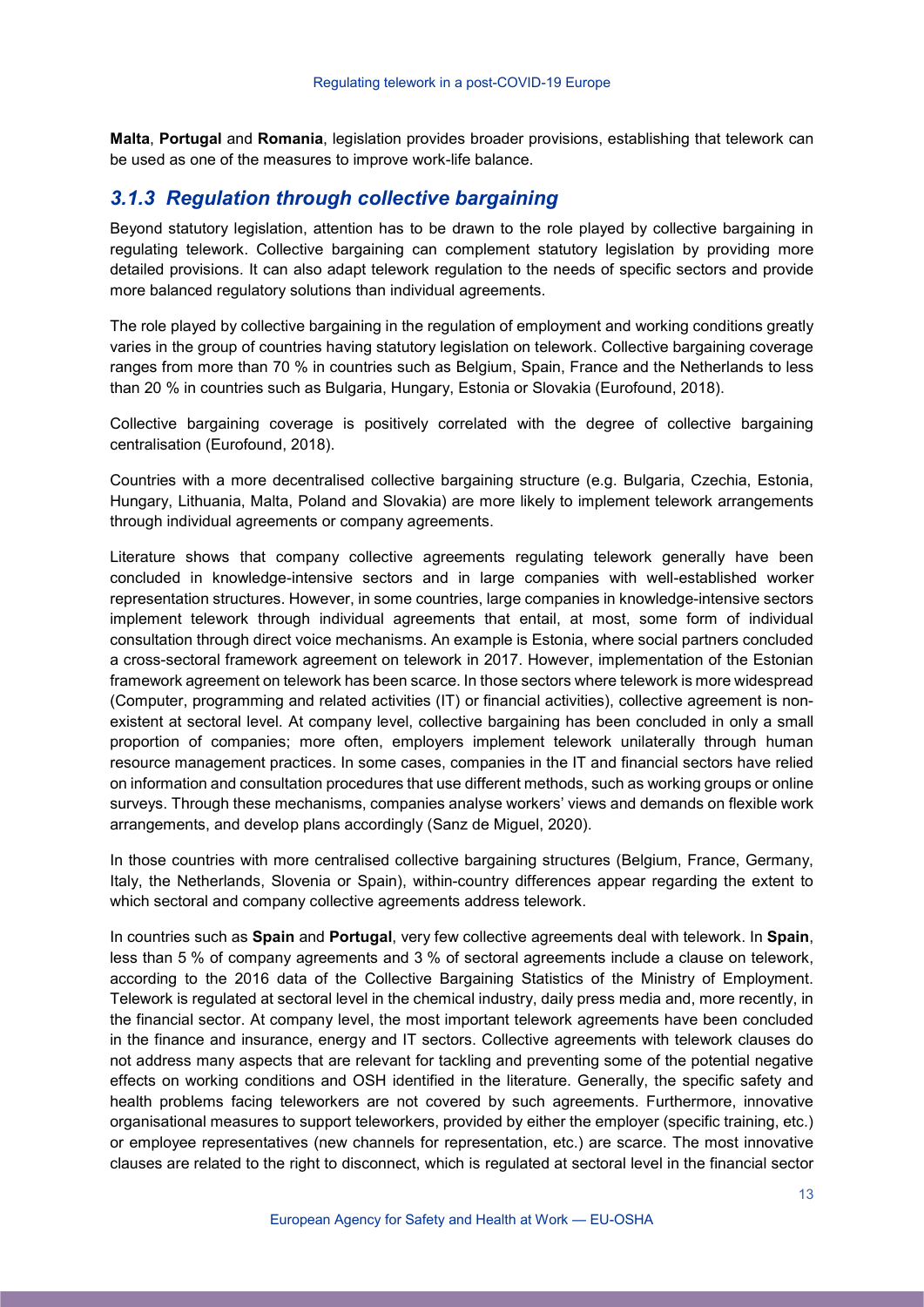and at company level in some banks (e.g. Banco Santander) and insurance companies (e.g. AXA). In **Portugal**, the introduction of telework clauses in collective bargaining agreements remained rather stagnant following the 2008 economic crisis. In 2017, only six collective agreements referred to telework, of which two were multi-employer agreements (Centro de Relações Laborais, 2018).

Collective bargaining has played a more prominent role in the regulation of telework in some countries, for example **Germany**, **France** or **Italy**. In **Germany**, telework regulation at company level has a longstanding tradition and first agreements can be traced back to the 1990s. In 1999, Telekom and the postal trade union (Postgewerkschaft) signed the first collective agreement. In 2000, a report of the Hans-Böckler-Stiftung counted 68 enterprise agreements regulating telework. More recently, several highprofile company-level agreements have been established to regulate different aspects of telework and, in particular, the right to disconnect. In 2011, Volkswagen pioneered an approach that prevented emails from being sent to staff mobile phones between 18.00 and 7.00. In 2014, automobile company Daimler introduced the 'mail on holiday' scheme, which employees can use to avoid seeing incoming messages while on holiday. Other companies such as Allianz, Bayer, Evonik, Henkel, IBM Germany and Telekom have introduced similar policies. Evonik uses an 'email brake', which is set out in a works agreement and applies to all employees of the company. Employees, together with their supervisors, define a period of availability and do not have to answer emails outside this time. However, the email servers are not turned off and emails are not blocked. IBM Germany blocks employees' emails between 20.00 and 6.00, whereas no employees at Henkel are required to check their emails outside official working hours.

In **France**, 25 % of employees were covered in 2017 by a collective telework agreement concluded at company level that established more provisions for the protection of employees (DARES, 2019). Those agreements were more prevalent in large companies (with more than 500 employees) than in small and medium-sized enterprises (SMEs). In 2017, 57 % of employees working in large companies were covered by a company collective telework agreement compared with 4 % of employees working in SMEs (DARES, 2019).

In **Italy**, about 30 % of the national collective bargaining agreements contain clauses on telework and/or smart working (Cetrulo, 2021).

# <span id="page-13-0"></span>**3.2 Countries without statutory definitions of and specific legislation on telework**

#### <span id="page-13-1"></span>*3.2.1 Statutory provisions addressing matters related to telework*

In the countries where there was no statutory definition of and specific legislation on telework before the COVID-19 pandemic crisis (**Austria**, **Cyprus**, **Denmark**, **Finland**, **Ireland**, **Latvia** and **Sweden**), telework was dealt with by different laws.

In some of these countries, telework is addressed by the frameworks of national **OSH regulation**. This is the case in the Nordic countries, where what is known as work environment legislation equally applies to teleworkers and other workers, and provides some additional guidelines for telework. For instance, in **Denmark**, there are 'Guidelines for telework or home-based work' under the Act on the Working Environment. Danish legislation also requires employers to ensure proper safety and health conditions (e.g. by providing an appropriate desk, chair, etc.) for those employees working from home more than 1 day per week. It is also worth mentioning the case of **Finland**, where OSH legislation establishes different insurance coverage for teleworkers. The most significant feature of this is that teleworkers are not covered by labour accident insurance during work breaks. In other countries included in this group, teleworkers are simply covered by general OSH regulation; this is the case in **Austria** where, nevertheless, works councils in some companies have bargained for specific OSH standards for teleworkers.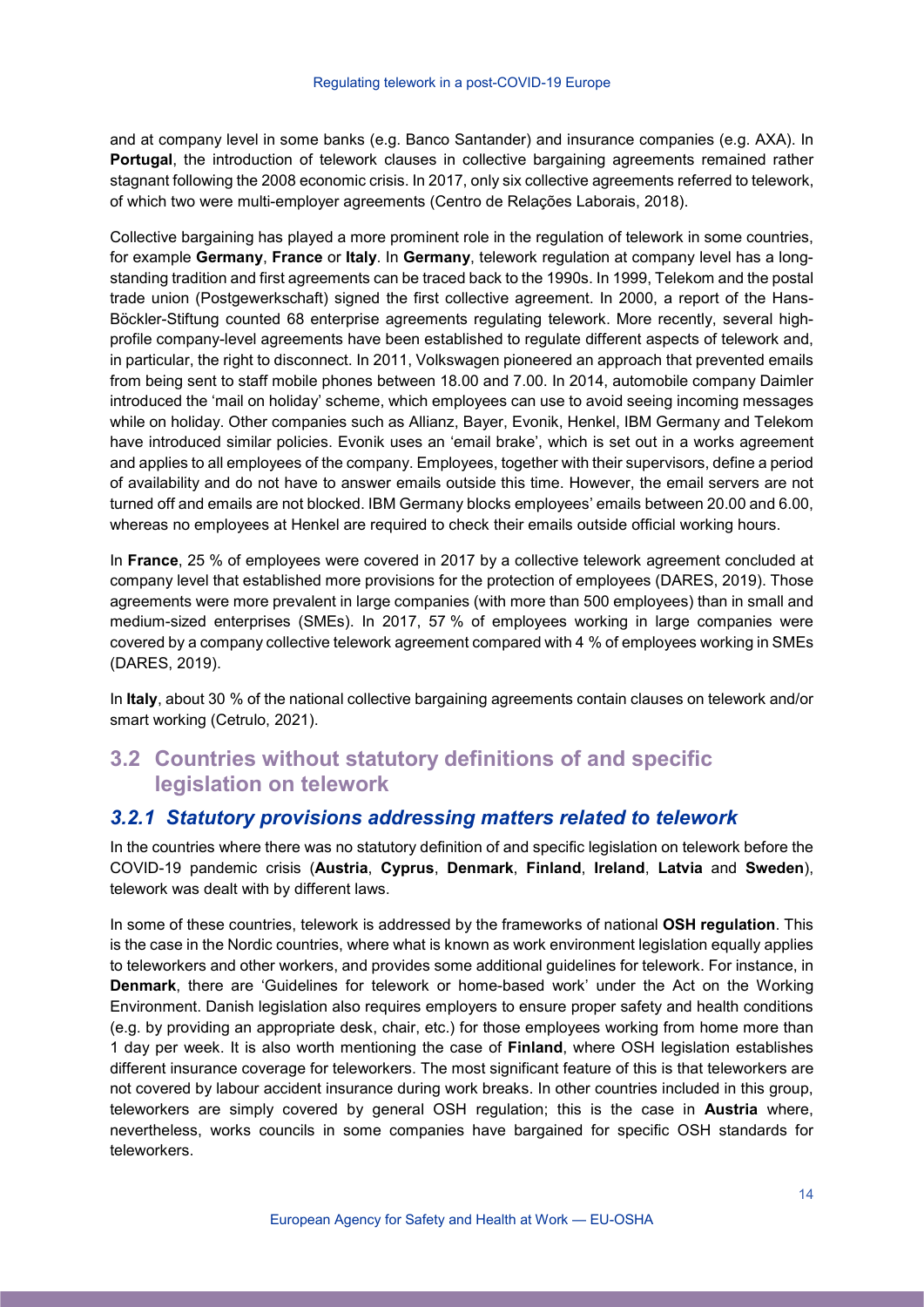Some of these countries have also addressed telework-related issues through **data protection**  legislation. This is the case in Austria in particular, where the **Data Protection Act 2018<sup>[16](#page-14-1)</sup>** (specifically Sect. 96a) within the Labour Constitution Act (ArbVG) set up relevant provisions for telework. This provision establishes that the works council (and also the employer) has the right to demand a company collective agreement for the introduction or implementation of the following data processing projects: projects related to the installation of any technological facilities at work, which are (potentially) likely to monitor employees and affect human dignity (Sect. 96 (1) Nr. 3 ArbVG); any system for the computerised collection, handling and processing of employees' personal data, which exceeds the collection of general data regarding the person and their qualifications (Sect. 96a (1) Nr. 1 ArbVG); and any system for the evaluation of employees, if data are collected, which is not justified by operational needs (Sect. 96a (1) Nr. 2 ArbVG).

Finally, regulation on working time has also dealt with telework arrangements. In this regard, **Finland** is an interesting case. The scope of the Working Hours Act was expanded in the 2019 update. The concept of working time is no longer tied to a workplace — working hours are considered the time spent on work regardless of the place. This means that telework (known as 'distance work' in Finland) is generally regulated by the Working Hours Act. In **Austria**, the regulation of working time is subject to enforceable collective company agreements.

# <span id="page-14-0"></span>*3.2.2 Collective bargaining regulation*

In the countries where there was no statutory definition of and specific legislation on telework prior to the COVID-19 pandemic, particular attention should be drawn to regulation set up through collective bargaining. Two main groups of countries can be identified based on the role played by collective bargaining in regulating telework.

In the first group of countries, collective bargaining has barely dealt with telework and telework arrangements have mainly been addressed through individual negotiations (**Cyprus**, **Latvia**, **Ireland**). In Ireland and Cyprus, the EU Framework Agreement was not implemented through tripartite or bipartite agreement ([17\)](#page-14-2). In **Latvia**, a tripartite agreement was concluded, although this agreement provided only non-binding guidelines on the introduction of telework (Eurofound, 2010).

In the second group of countries, sectoral collective bargaining has extensively regulated telework (**Austria**, **Denmark**, **Finland**, **Sweden**). In **Austria**, the EU Framework Agreement has been implemented in around 90 % of sectoral collective agreements through the establishment of more comprehensive regulation. Moreover, company collective agreements implement more detailed regulations in several sectors such as IT and financial activities (Sanz de Miguel, 2020). In the Nordic countries (mainly **Denmark** and **Sweden**), some sectoral collective agreements were already used to regulate telework before the enactment of the EU Framework Agreement (Prosser, 2012). Since 2002, the EU Framework Agreement has been implemented in **Denmark**, **Finland** and **Sweden** through national framework agreements providing general guidelines and recommendations. Through these mechanisms, the EU Framework Agreement was implemented in most of the sectoral collective agreements in the Nordic countries (Visser and Ramos Martin, 2008; Eurofound, 2010). Nevertheless, a relevant aspect of the regulation of telework in the Nordic countries is that occasional telework, which accounts for the highest proportion of telework arrangements (Sostero et al., 2020), is mainly implemented through individual and informal agreements. In fact, previous research has identified that the regulation of telework in the Nordic countries is essentially based on a culture of 'freedom with responsibility', meaning that telework is largely self-regulated under no particular managerial constraints, relying on trust between employers and employees (Sanz de Miguel, 2020).

<span id="page-14-1"></span> <sup>(</sup> 16) Federal Act (23/2018) by the Austrian Parlament concerning the Protection of Personal Data (DSG)

<span id="page-14-2"></span><sup>&</sup>lt;sup>17</sup>) In Ireland, trade unions issued guidelines aimed at implementing the EU Framework Agreement (Eurofound, 2010).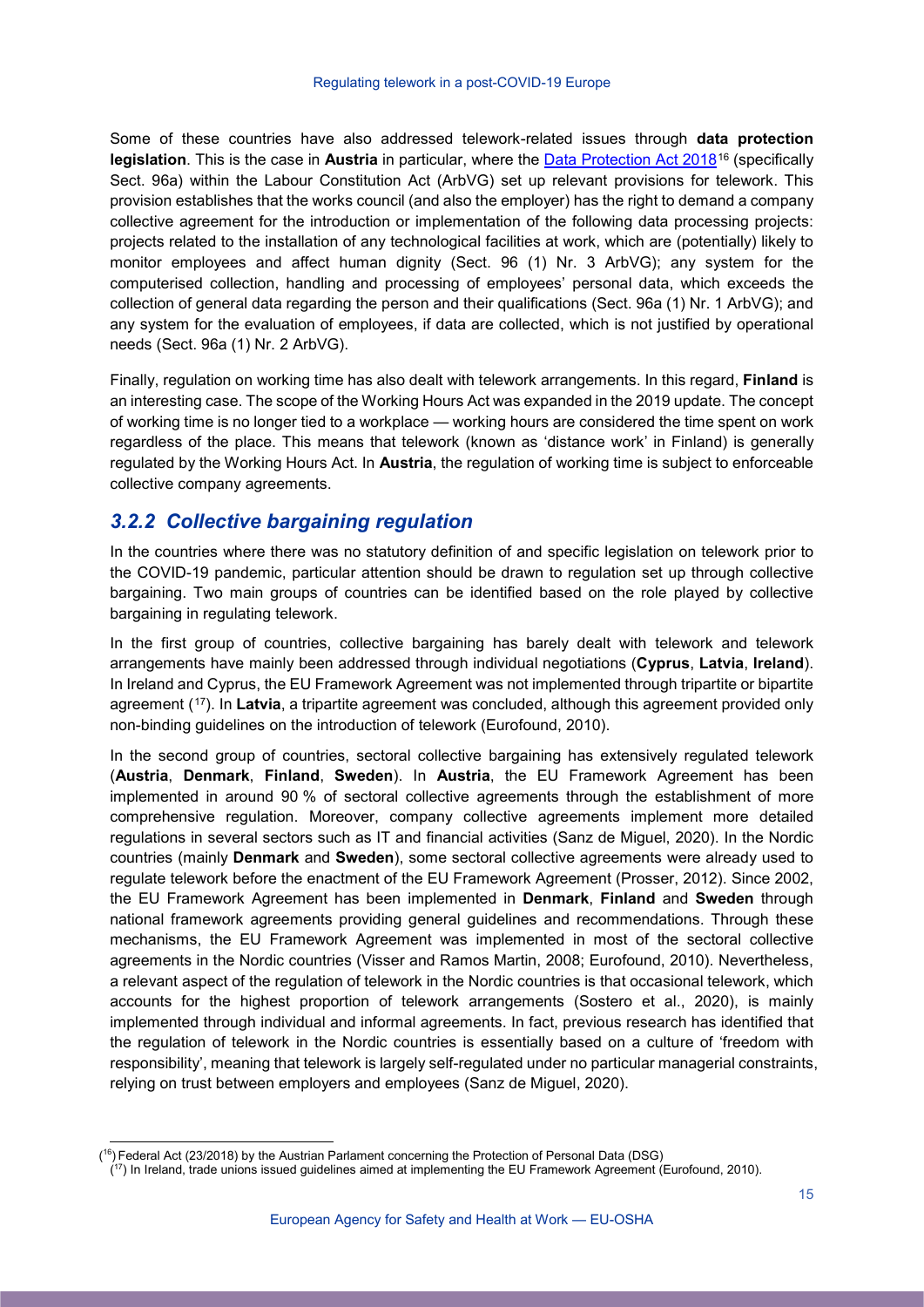# <span id="page-15-0"></span>**4 Changes in national regulation and debates post COVID-19**

### <span id="page-15-1"></span>**4.1 Temporary measures and initiatives**

Governments have adopted a variety of temporary measures to foster telework as a preventive measure, to contain the spread of the COVID-19. Although some countries have issued only a recommendation for telework, others have enforced telework, at least during the peaks of the pandemic. In countries such as **France** and **Belgium**, the capacity to enforce telework through *force majeure* was already provided for in legal frameworks to allow the continuity of a company's activity and guarantee the protection of employees. Several countries have adopted a similar approach based on states of emergency (e.g. **Finland**, **Germany**, **Hungary**, **Italy** (in the public sector), **Poland**, **Portugal**, **Slovakia**, **Slovenia**). These enforcement measures mean that the voluntary principle of telework has been temporarily suspended, with telework becoming the default for all jobs that are considered 'teleworkable'. In some countries, the decision on whether to adopt telework lies with only the employer (e.g. **Hungary** and Poland), whereas in other countries either the employer or the employee can request a shift to telework (e.g. **Italy**, **the Netherlands**).

Since the outbreak of COVID-19, social partners, companies and employees in many countries have had to cope with an extraordinary situation in which the adoption of measures to enforce or recommend telework have been changing in tandem with the evolution of the pandemic.

In this context, **Belgium** stands out as a country where social partners have issued a [cross-sectoral](http://www.cnt-nar.be/CCT-ORIG/cct-149-(26.01.2021).pdf)  [collective bargaining agreement](http://www.cnt-nar.be/CCT-ORIG/cct-149-(26.01.2021).pdf)<sup>[18](#page-15-2)</sup> providing a framework for employers and employees to make proper arrangements regarding recommended or mandatory telework during the pandemic. The agreement, established in January 2021 and set to expire by the end of 2021, covers telework arrangements in the private sector that do not fall into the categories of 'regular' and 'occasional' telework defined by legislation in place prior to the pandemic. Some of the aspects addressed are flexibility in the implementation of arrangements, combined with respect for social dialogue and the provision of clear information to the employee; issues that have to be agreed between the employer and the employee (equipment and costs, working time and availability); the employer's duty to inform the employee of telework monitoring methods and respect the employee's privacy; respect for collective rights; and wellbeing at work. Regarding well-being, the agreement states that teleworkers should receive guidelines on the ergonomics of workstations, the correct use of screens and the prevention of psychosocial risks. These guidelines should be based on a risk assessment. The employees should be able to contact their superiors or the competent prevention advisors about any issue related to safety and health. In addition, the agreement states that the employer should take appropriate measures to maintain the connection between teleworkers and their colleagues and to prevent isolation — including by facilitating gatherings at the company premises while respecting sanitary measures.

Parallel to the adoption of temporary measures to enforce or facilitate the extension of telework, EU-OSHA's consultation with national focal points found that public authorities have increased efforts in two main ways.

First, they have been collecting and analysing evidence on the implementation of telework and the perceptions of both employers and employees through new or regular surveys and specific studies. In general, the aim is to explore the advantages and drawbacks of this form of work organisation, as well

<span id="page-15-2"></span><sup>18</sup> Collective labour agreement 2015/149 of the National Labour Council of Belgium of 26 January 2021 concerning the recommended or mandatory telework due to the Coronavirus crisis, signed by the Federation of Enterprises of Belgium, the organizations represented by the Superior Council of Independent and Small and Medium enterprises, De Boerenbond, the wallone Federation of Agriculture, the Union of Enterprises for Social Benefit, the Confederation of Unions Chrétiens of Belgium, the Federation General of Work in Belgium, and the General Central of Liberal Unions of Belgium.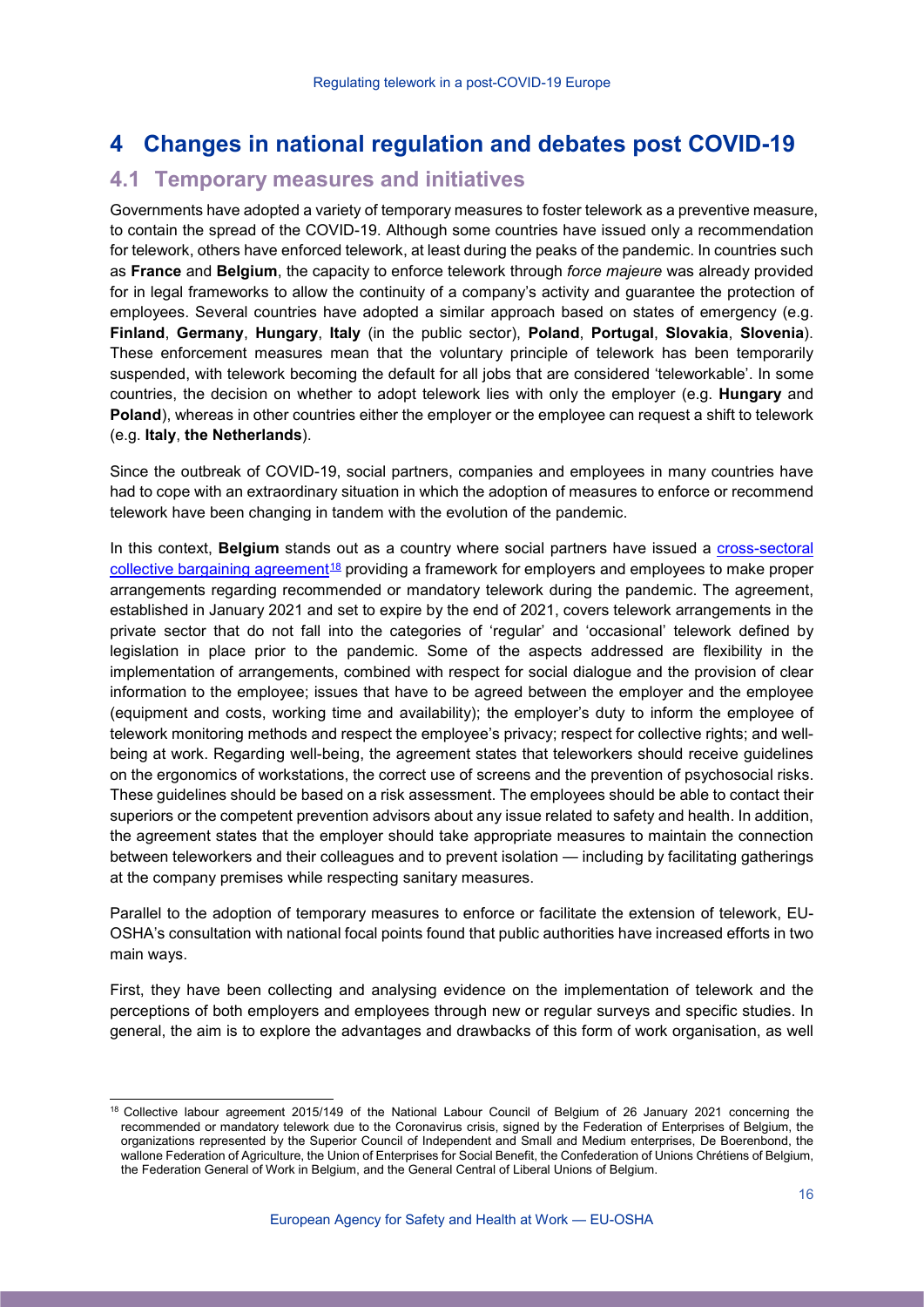as future plans or preferences. In some cases, OSH aspects such as risk management strategies, psychosocial risks and overall well-being are analysed more specifically.

Second they have been developing more specific OSH recommendations and new guidance materials for companies, line managers and employees — in some cases in collaboration with social partners. It has been highlighted that the pandemic has led to increased awareness of the relevance of safety and health issues at work, at both employers' premises and other locations. General guidelines to prevent the spread of COVID-19 at work have been combined with more specific guides and resources to facilitate the transition to safe teleworking, bearing in mind that many companies and teleworkers did not have previous experience with this work arrangement. Some illustrative examples are as follows:

- In **Belgium**, the social partners, with the support of the Ministry of Labour, have developed a [generic guide](https://emploi.belgique.be/fr/themes/coronavirus/au-travail-en-toute-securite-pendant-la-crise-du-coronavirus-guide-generique)[19](#page-16-1) to help companies deal with the COVID-19 crisis. This guide was then tailored to several sectors by the social partners.
- In **Ireland**, the Health and Safety Authority has provided on its website new [information and](https://www.hsa.ie/eng/topics/covid-19_coronavirus_information_and_resources/)  [guidance on teleworking](https://www.hsa.ie/eng/topics/covid-19_coronavirus_information_and_resources/)<sup>[20](#page-16-2)</sup> since the outbreak of the pandemic. The Department of Enterprise, Trade and Employment published the website ['Guidance for Working Remotely during COVID-](https://enterprise.gov.ie/en/What-We-Do/Workplace-and-Skills/Remote-Working/) $19<sup>21</sup>$  $19<sup>21</sup>$  detailing where information can be found in relation to telework. A public consultation was launched, to assess the suitability of the guidance provided and indicate further areas of guidance for either employers or employees.
- In the **Netherlands**, the Health and Safety Portal pays special attention to working from home during the pandemic. It provides [information and recommendations](https://www.arboportaal.nl/onderwerpen/persoonlijke-beschermingsmiddelen/vraag-en-antwoord/coronavirus)  $22$  for employers and employees focused on physical health (such as sitting posture) and mental health (such as preventing work-life conflict). The infographic <u>'Working from home in corona time</u>'<sup>[23](#page-16-5)</sup> provides guidance on setting up a home workplace in accordance with ergonomic principles. The portal also indicates the responsibilities of both employers and employees in relation to OSH.
- In **Latvia**, the recent adoption of new legislation on telework has been accompanied by new guidance and audiovisual materials on [telework in general](https://panopto.rsu.lv/Panopto/Pages/Viewer.aspx?id=93e28c6c-c65e-4c8f-9da2-acb100b100b2)<sup>24</sup>, on [how to arrange a home office](https://www.youtube.com/watch?v=WRztm34rHnk&&feature=youtu.be)<sup>[25](#page-16-7)</sup> and on [how to carry out exercise at home](https://www.youtube.com/watch?v=Y9fgE6KpEJ4)<sup>[26](#page-16-8)</sup>.

# <span id="page-16-0"></span>**4.2 Legal changes, initiatives and debates**

The experience of extensive and prolonged telework since the outbreak of the pandemic has fuelled changes in legislation and debates aimed at adapting telework regulation in a post-COVID-19 scenario. It is widely agreed that the pandemic has had a significant impact on work organisation practices and managerial culture. As time goes on, it is likely that telework and a flexible approach to work organisation will become a more prominent and permanent feature for employers and employees.

At the time of writing (March 2021), five countries had implemented legal changes: **Italy**, **Luxembourg**, **Latvia**, **Slovakia** and **Spain** (see Box 4). Legislation is under review in many other countries (**Austria**, **Belgium**, **Cyprus**, **Croatia**, **Hungary**, **Ireland**, **Germany**, **Malta**, **Poland**, **Portugal**, **Slovenia**). **The Netherlands** can also be included in this group: the Flexible Working Act that regulates telework is

<sup>&</sup>lt;sup>19</sup> Generic guide of the Ministry of Labour of Belgium of 14 December 2020 for combatting the spread of COVID-19 at work.

<span id="page-16-3"></span><span id="page-16-2"></span><span id="page-16-1"></span> $^{20}$  Information and resources of the Health and Safety authorities of Ireland relative to the COVID-19.<br><sup>21</sup> Guide of the Department of Enterprise, Trade and Employment of Ireland relative to working remotely.

<sup>&</sup>lt;sup>22</sup> Information page on COVID-19 of the Ministry of Social Services and Occupation of the Netherlands.

<span id="page-16-5"></span><span id="page-16-4"></span><sup>&</sup>lt;sup>23</sup> Guide related to OSH measures made by arbo, Vakmedianet and TNO concerning working from home due to the COVID-19 in the Netherlands.

<span id="page-16-6"></span><sup>&</sup>lt;sup>24</sup> Audiovisual material of the Rīgas Stradiņa Universitāte of Latvia concerning telework.

<sup>&</sup>lt;sup>25</sup> Audiovisual material of the Rīgas Stradina Universitāte of Latvia concerning how to arrange a home office.

<span id="page-16-8"></span><span id="page-16-7"></span><sup>&</sup>lt;sup>26</sup> Audiovisual material of the Rīgas Stradiņa Universitāte of Latvia concerning how to carry out exercise at home.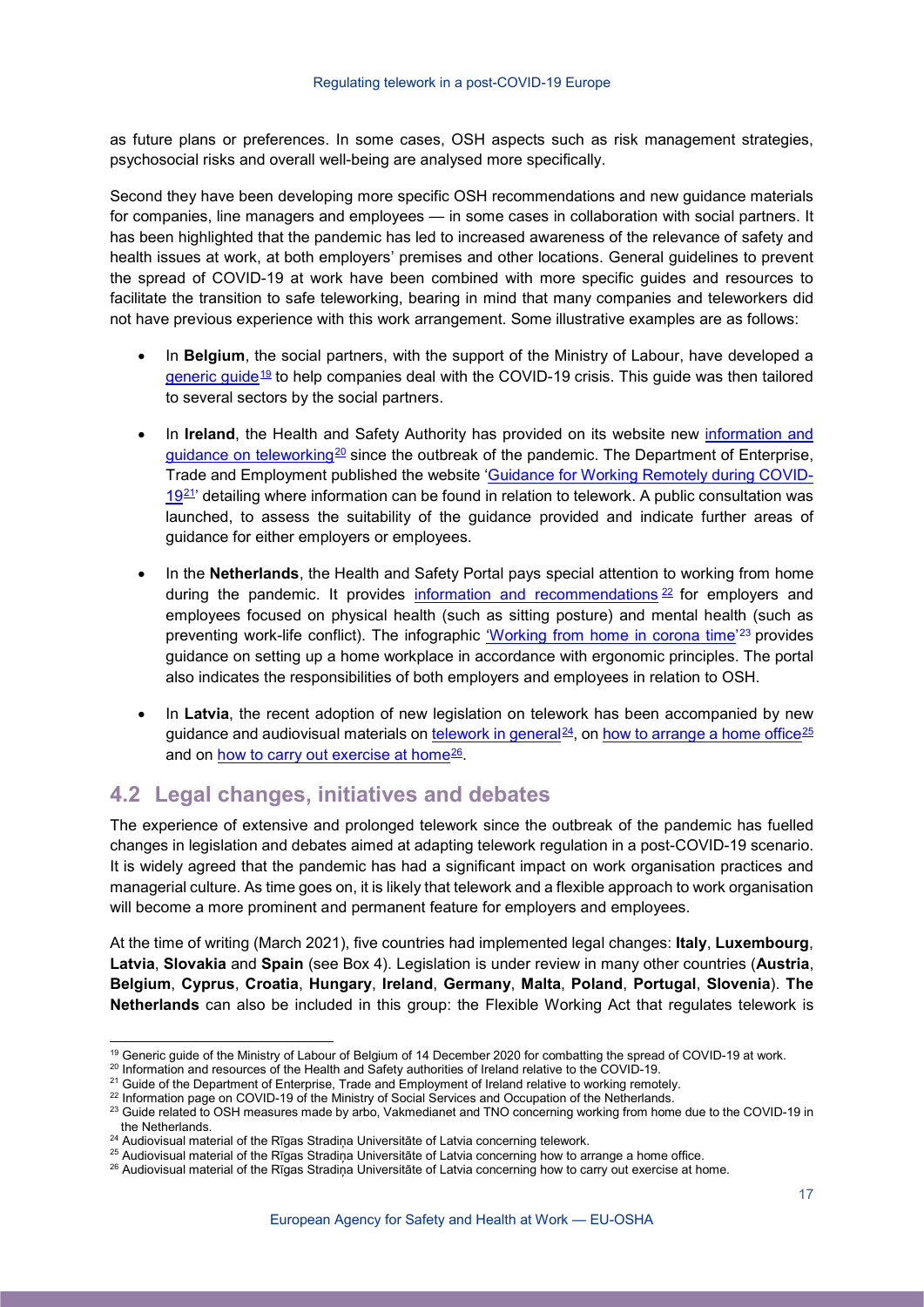under evaluation (not as a direct consequence of the pandemic but as required by law). This evaluation aims to investigate whether the views of employers and employees have changed since the outbreak of the pandemic and hence whether legal changes are needed. Table 1 compares the pre- and post-COVID-19 situation in terms of national statutory legislation and specific provisions on telework.

|           |                        | Pre-COVID-19                                                    | Post COVID-19                              |
|-----------|------------------------|-----------------------------------------------------------------|--------------------------------------------|
|           | <b>EU Member State</b> | Statutory definition and specific legislation on<br>teleworking | New specific legislation on<br>teleworking |
| <b>BE</b> | Belgium                | Yes                                                             | Under review                               |
| BG        | <b>Bulgaria</b>        | Yes                                                             | No                                         |
| <b>CZ</b> | Czechia                | Yes                                                             | No                                         |
| DE        | Germany                | Yes                                                             | Under review                               |
| EE        | Estonia                | Yes                                                             | No                                         |
| ES        | Spain                  | Yes                                                             | Yes                                        |
| <b>FR</b> | France                 | Yes                                                             | No                                         |
| EL.       | Greece                 | Yes                                                             | No                                         |
| HU        | Hungary                | Yes                                                             | Under review                               |
| <b>HR</b> | Croatia                | Yes                                                             | Under review                               |
| IT        | Italy                  | Yes                                                             | Yes                                        |
| LT        | Lithuania              | Yes                                                             | No                                         |
| LU        | Luxembourg             | Yes                                                             | Yes                                        |
| MT        | Malta                  | Yes                                                             | Under review                               |
| <b>NL</b> | Netherlands            | Yes                                                             | Under review                               |
| PL.       | Poland                 | Yes                                                             | Under review                               |
| PT        | Portugal               | Yes                                                             | Under review                               |
| <b>RO</b> | Romania                | Yes                                                             | No                                         |
| SI        | Slovenia               | Yes                                                             | Under review                               |
| SK        | Slovakia               | Yes                                                             | Yes                                        |
| AT        | Austria                | No                                                              | Under review                               |
| CY        | Cyprus                 | <b>No</b>                                                       | Under review                               |
| DK        | Denmark                | No                                                              | $\mathsf{No}$                              |
| FI        | Finland                | No                                                              | $\mathsf{No}$                              |
| IE.       | Ireland                | No                                                              | Under review                               |
| LV        | Latvia                 | No                                                              | Yes                                        |
| SE        | Sweden                 | No                                                              | No                                         |

#### **Table 1:** Legal regulation of telework before and after the outbreak of the COVID-19 pandemic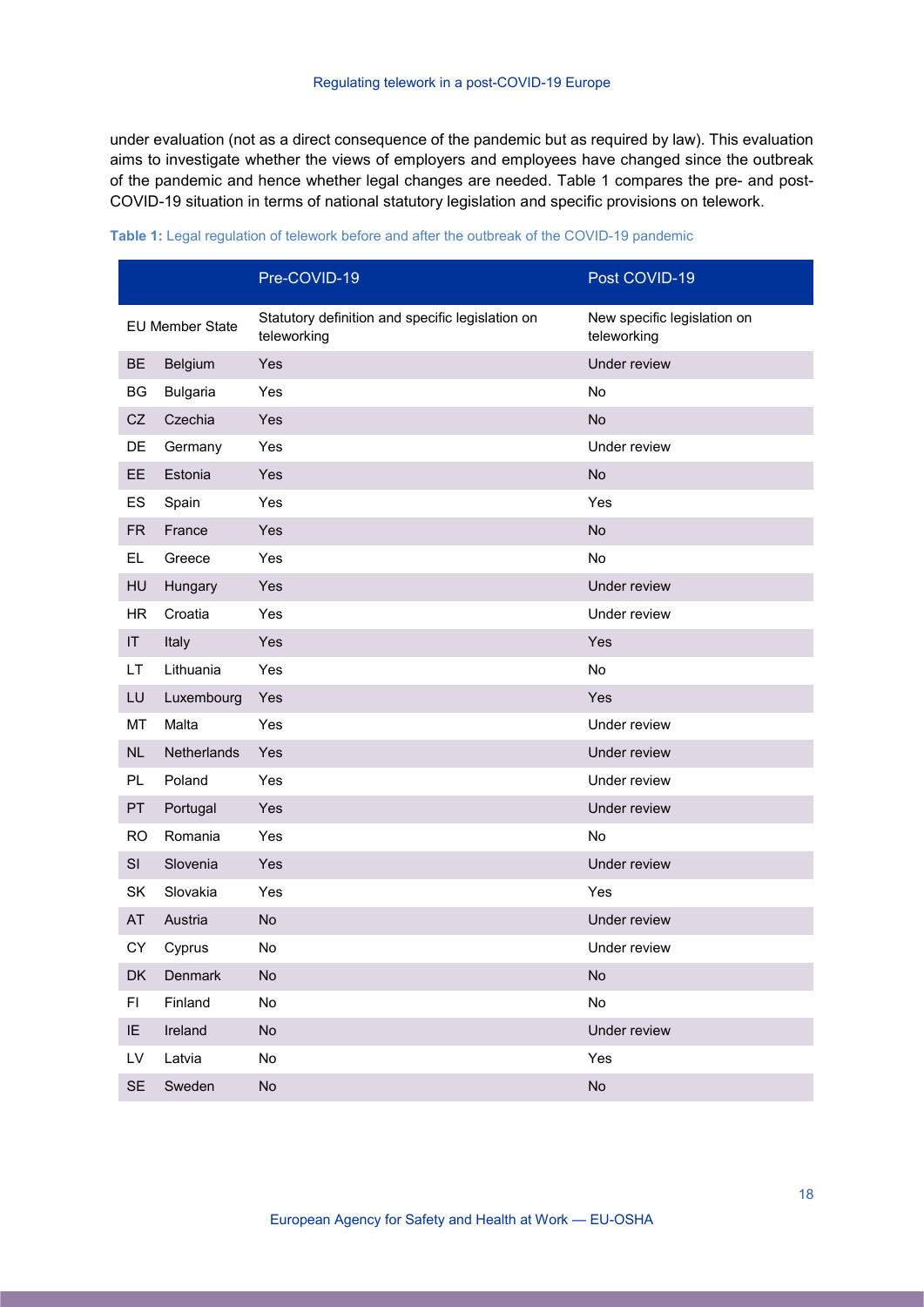#### **Box 4:** Legal changes in the regulation of telework since the outbreak of the pandemic

#### Italy — extension of smart work in public administrations (April 2020)

Law 24 [April 2020, n. 27](https://www.gazzettaufficiale.it/eli/id/2020/04/29/20G00045/sg)[27](#page-18-0) establishes an extension of 'smart work' in public administrations. By 31 January each year, public administrations, after consulting the trade unions, have to draw up an organisational plan for smart work (POLA), as a section of the performance plan. The POLA aims to identify activities that can be carried out in a smart mode and be used by at least 60 % of employees. In case of non-adoption of the POLA, smart work applies to at least 30 % of employees, if they request it.

#### Latvia — amendment of the Labour Protection Law (July 2020)

The new regulation on telework was already under preparation before the outbreak of the pandemic as an amendment of the [Labour Protection Law](https://likumi.lv/ta/en/en/id/26020-labour-protection-law)[28](#page-18-1). It came into effect in July 2020. It includes a definition of telework (in line with the EU Framework Agreement) and develops the OSH provisions. The employer remains responsible for work, and safety and health at work. The employee has to cooperate with the employer in the risk assessment and provide information on the conditions of the place where the remote work is carried out, where those conditions may have an impact on their safety and health. The employer must provide support for the risk assessment, irrespective of the number of locations where the employee works. A representative of the employees (or a delegated person) shall be involved in the risk assessment.

#### Spain — Remote Working Law (October 2020)

[Royal Decree Law 28/2020](https://www.boe.es/buscar/act.php?id=BOE-A-2020-11043)[29](#page-18-2) was adopted in 2020, partially as a response to COVID-19 and based on agreement with the social partners. The law further regulates the right to disconnect and specific OSH aspects, paying special attention to ergonomic, psychosocial and organisational aspects, and in particular, the distribution of working time, limitation of availability and breaks. The employer is obliged to carry out a risk assessment of the place of telework (e.g. residence or other place selected by the teleworker), and to inform the employee of the risks existing in their place of telework. To obtain information about occupational risks, the company (or OSH-related services) may visit the place of work chosen by the teleworker (only with the permission of the teleworker if they work from home). Risk assessment relates to only the space used for telework. If permission is not granted, a risk assessment should be carried out on the basis of the information collected from the teleworker, in accordance with the operating instructions of prevention. The employer must also take protective measures to support particularly vulnerable employees, such as pregnant employees. In addition, it introduces the obligation of the employer to compensate the employee for the costs of remote working.

<span id="page-18-0"></span><sup>&</sup>lt;sup>27</sup> Conversion into a law, with modifications, of the Decree-Law 18/2020 of the Justice Ministry of Italy of 17 March 2018, measures for the empowerment of the national Sanitary Service and economic sustainment for families, laboratories and companies related to the epidemiologic emergency of COVID-19. Extension of deadlines for the adoption of legislative decrees. (20G00045)<br><sup>28</sup> Labour Protection Law 1/2001 of the Parliament of the Republic of Latvia of 20 June 2001.

<span id="page-18-2"></span><span id="page-18-1"></span> $29$  Royal Decree Law 28/2020 of 22 September 2020 related to distant work. (BOE-A-2020-11043)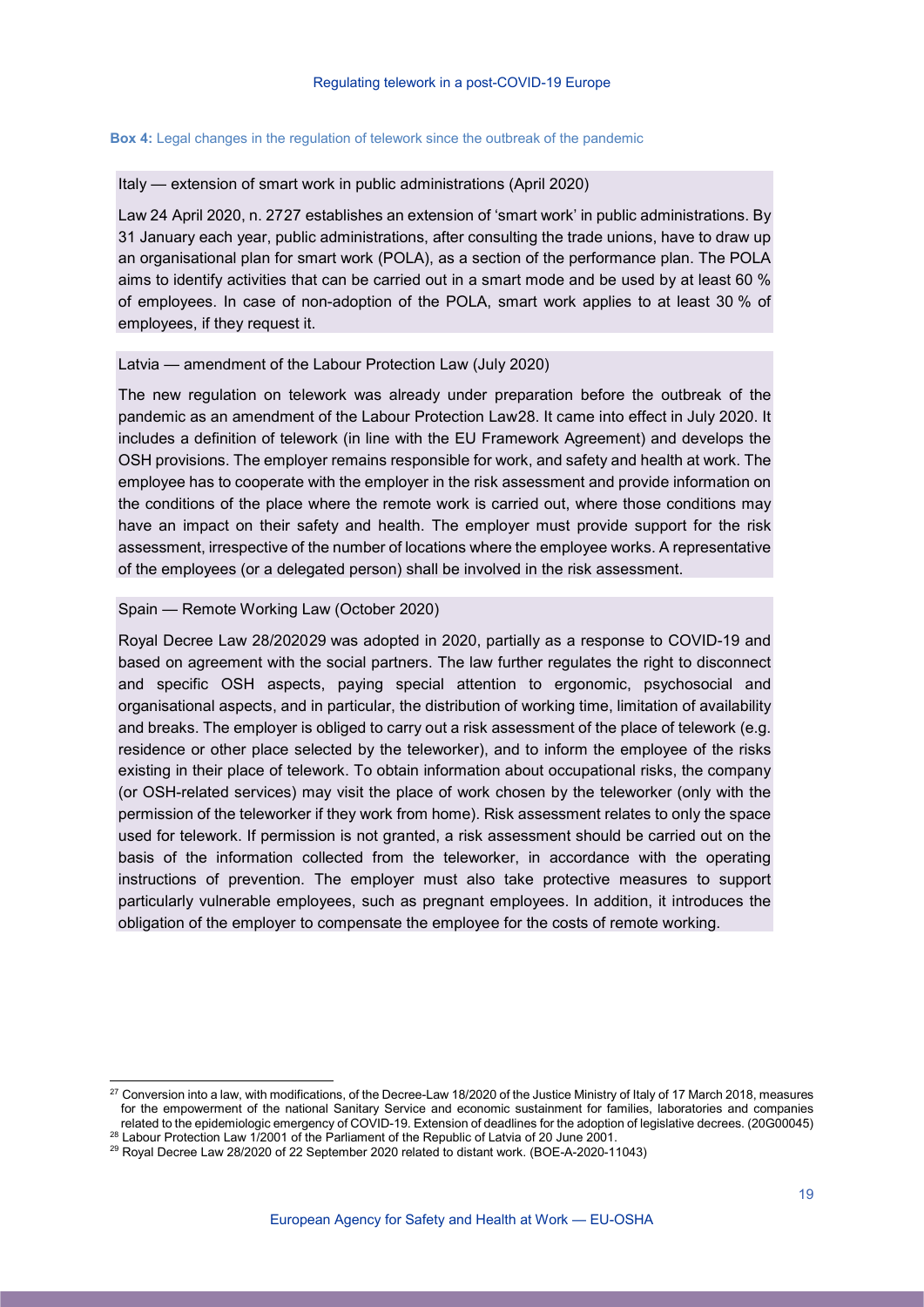#### Luxembourg — implementation of new social partners' convention (February 2021)

The [Grand-Ducal regulation of 22 January 2021](http://data.legilux.public.lu/file/eli-etat-leg-rgd-2021-01-22-a76-jo-fr-pdf.pdf)[30](#page-19-0) implements the social partners' agreement on telework of October 2020. 'Occasional telework' is defined as less than 10 % of a teleworker's normal annual working time, and all other teleworking arrangements are classified as 'regular teleworking'. Regular telework relies on a written agreement between employer and employee, whereas occasional telework requires only written confirmation (for example via email). An agreement on regular telework has to specify, among other things, the location of telework; work schedule; the procedure for agreeing to overtime; any payment for covering internet and communication costs; and the process for returning to the employer's worksite. Employers must pay for and provide the necessary equipment to teleworkers. Regular telework may require a company agreement or collective bargaining. In certain cases, employers have to consult with staff representatives and seek agreement on a telework policy. All employees have the same right to disconnect from work, and teleworkers have the right to the same treatment as employees who work in the employer's workplace. Teleworkers can request that the company's occupational health services inspect their chosen place of work, but the employer does not have the right to carry out an on-site inspection.

#### Slovakia — amendment of the Labour Code (March 2021)

The establishment of Slovakian regulation on telework was partially triggered by the pandemic. The amendment of the [Labour Code](https://www.cms-lawnow.com/ealerts/2021/03/the-2021-amendment-to-the-slovak-labour-code)[31](#page-19-1) establishes a new set of rights and obligations of the employee and the employer. A telework arrangement requires mutual agreement and some regular or specific pattern (rather than being something that happens on an exceptional basis). The new provisions oblige employers to reimburse the employee for increased costs related to remote work, such as expenses for materials and tools. The code introduces a right to disconnect at the end of the workday and during the weekly rest, unless overtime has been ordered or agreed on, as well as during holidays and public holidays.

Other relevant initiatives are found in **Ireland** and **France**. In January 2021, the Irish government published its [National Remote Work Strategy](https://enterprise.gov.ie/en/Publications/Making-Remote-Work.html)<sup>[32](#page-19-2)</sup>, which envisages some legislative changes, as well as other measures to support telework (e.g. improving telework infrastructure such as internet connectivity and hubs), and the development of national data on the incidence and frequency of remote work, as part of a wider effort to improve data on flexible working arrangements to provide an evidence base for future policy. The strategy partially addresses the Irish Congress of Trade Unions' call to carry out a comprehensive review of employment regulation with regard to telework. Also in January 2021, the social partners in **France** issued a [new cross-sectoral agreement](https://www.fntp.fr/sites/default/files/content/26112020_ani_teletravail.pdf)<sup>[33](#page-19-3)</sup> that replaces the 2006 agreement and complements pre-COVID-19 legislation on telework.

Legal changes and policy debates on telework encompass four main aspects: the statutory definition of telework, the right to disconnect, the right to telework and OSH provisions. To a lesser extent, issues related to equipment and costs have also been addressed.

The amendment of the Labour Protection Code in **Latvia** implies the adoption of a **statutory definition of telework** for the first time. Although telework is defined in line with the EU Framework Agreement,

<span id="page-19-0"></span><sup>30</sup> Grand-Ducal regulation 76/2021 of the Grand-Duc of Luxembourg of 22 January 2021 concerning the declaration of general obligation of the convention of 20 October 2020 relative to the legal regime of telework. (OJ 76, 29.01.2021)

<span id="page-19-1"></span><sup>31</sup> Amendment of the Act 311/2001 of the President of the Slovak Republic of 17 February 2021 relating to the Labour Code.

<span id="page-19-3"></span><span id="page-19-2"></span><sup>32</sup> Department of Enterprise, Trade and Employment of Ireland, Making Remote Work: National Remote Work Strategy <sup>33</sup> Cross-sectoral agreement of France of 26 November 2020 for a successful implementation of telework in France signed by CFDT, CFE-CGC, FO, MEDEF, CPME and U2P.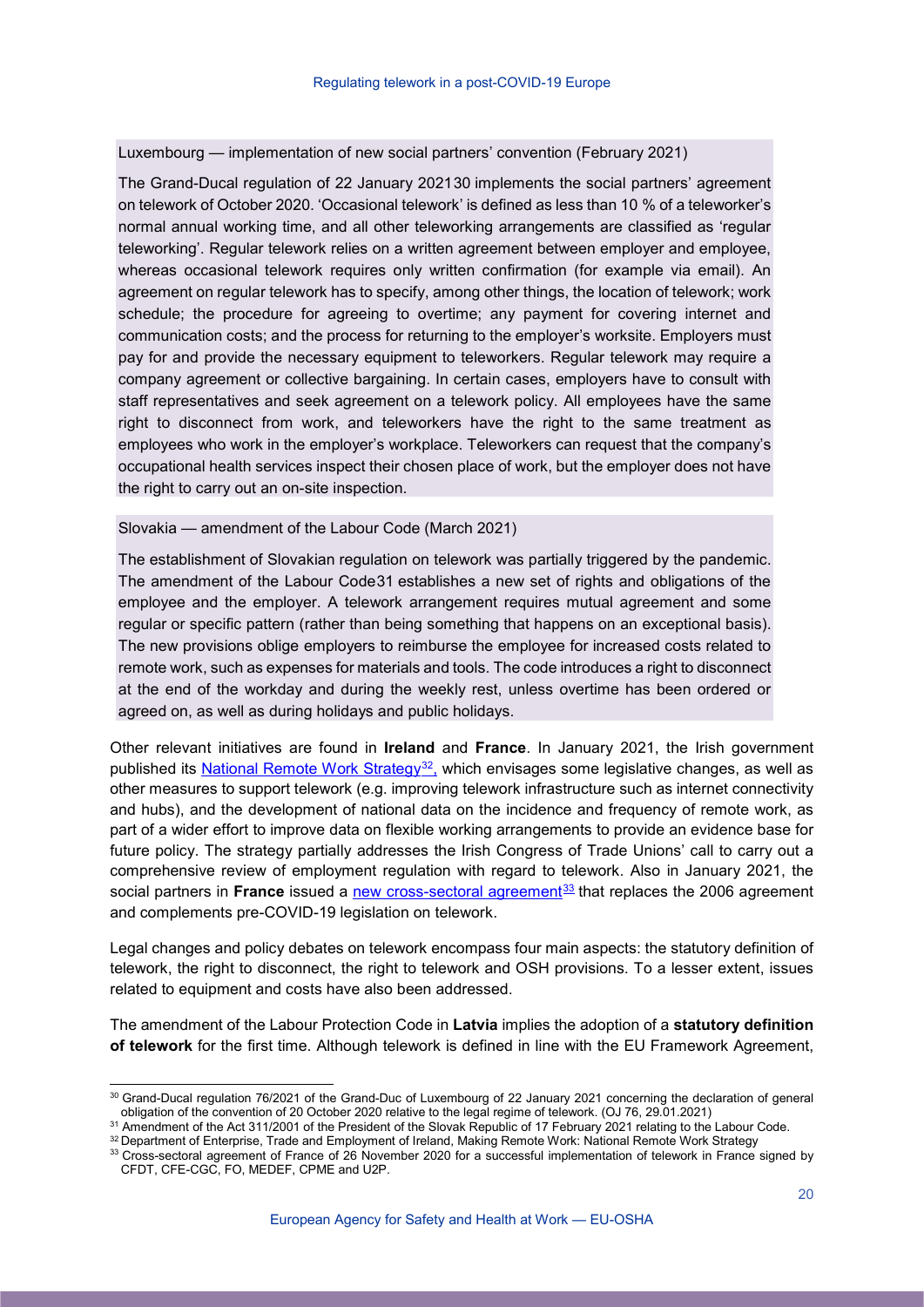the main purpose of the amendment is to provide specific regulation of safety and health issues, as explained below. A similar reform is envisaged in **Cyprus**, where the regulation of telework will be included in the agenda of the Safety and Health Council for 2021, with the EU Framework Agreement as a base.

**Luxembourg** has implemented a change in the legal regulation of telework that differentiates between occasional and regular telework. Occasional telework is defined as less than 10 % of a teleworker's normal annual working time; all other teleworking arrangements are classified as regular telework. Agreement on regular telework relies on a written agreement between the employer and the employee and has to specify the location of telework; the work schedule; the procedure for agreeing on overtime; any payment for covering internet and communication costs; and the process for returning to the employer's worksite. Occasional telework requires only written confirmation and allows for more flexibility in its implementation.

A comprehensive reform in the statutory definition of telework is under discussion in **Poland**, based on the experience of enforced telework during the pandemic. 'Remote work' was introduced upon the outbreak of the COVID-19 pandemic as a temporary measure to enforce work outside the employer's premises (including work not based on ICT equipment use) and has been extended until the end of the pandemic. In contrast to the existing statutory regulation of telework, remote work at the request of the employer, for a limited period of time, does not require an amendment of the labour contract and allows the use of employees' own equipment while protecting confidential information. The employer has to confirm that the employee has the skills, and technical and logistical means to work remotely. The employer continues to bear OSH obligations and responsibility for accidents at work. The legislative reform envisages that the concept of telework will disappear from the Labour Code and will be replaced by 'remote work'. According to the draft law, 'remote work' can be partly or completely carried out outside the employer's premises. The draft relies on the principle of voluntary agreement between employer and employee, and includes provisions related to collective bargaining. At the same time, it tries to find a solution that would enable the employer to unilaterally direct the employee to work outside the company's premises in exceptional cases, such as during epidemics or other crisis situations. On the other hand, employees would be entitled in certain cases to stronger rights in this respect (e.g. employees with children under 3 years of age, or with children with disabilities or requiring special care). The employer could refuse their request to work remotely only for objective reasons. The draft stresses the responsibilities of workers to comply with safety and health rules. In the case of accidents at work, the employee will have to agree to an inspection resulting in a safety and health report. If an employee refuses to cooperate in this regard, this may result in the case not being considered an accident. Issues related to control and surveillance have to be further developed. The draft states that the company must provide the necessary materials and tools, and cover the costs associated with the installation, service, operation and maintenance of these tools. The reform is currently under discussion between the government and the social partners. Trade unions have expressed doubts about whether the new regulation on remote working should replace existing regulation on teleworking. In their view, the experience of the pandemic shows that remote working should instead concern the possibility of temporarily performing work outside the company. This work arrangement could be on a rotational basis, to prevent employee isolation. They have also stated the need to set a minimum lump sum to cover, for example, the cost of electricity, internet access or the use of other household appliances for work-related purposes.

**The right to disconnect** was introduced for the first time by the amendment of the Labour Code in **Slovakia**. The amendment sets out the right to disconnect as the right not to use work equipment during the weekly rest and at the end of the workday, unless overtime has been ordered or agreed on, as well as during holidays and public holidays.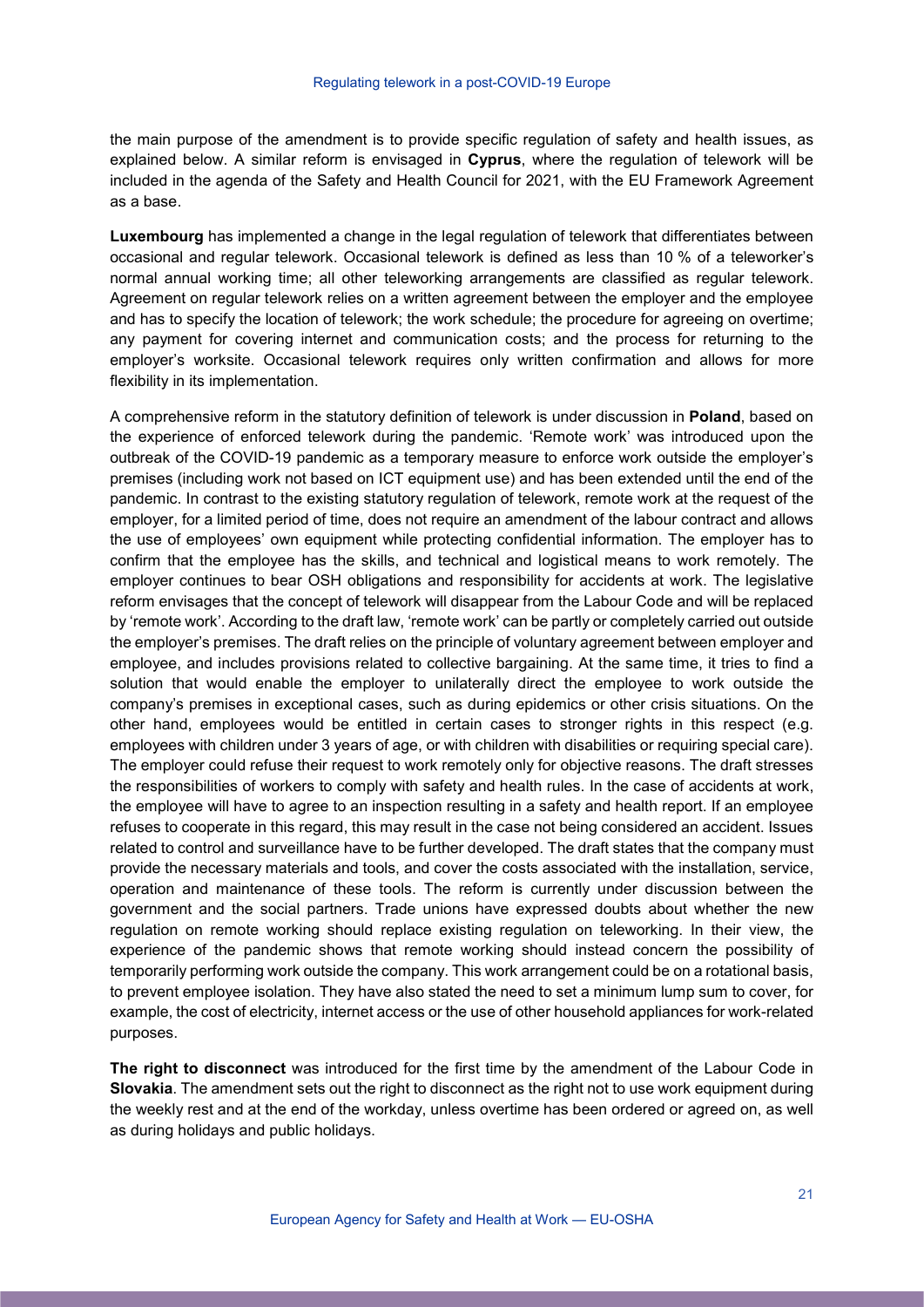The new legislation on remote work in **Spain** strengthens the provisions already in place before the pandemic. Risk prevention should pay special attention to ergonomic, psychosocial and organisational aspects, in particular the distribution of working time, limitation of availability and breaks.

In **Luxembourg**, the new agreement of social partners transposed to legislation states that all employees have the same right to disconnect from work, and teleworkers have the right to the same treatment as employees who work in the employer's workplace. The telework agreement has to specify when the teleworker will be available (working hours and working days) or how availability will be established.

In **Ireland**, the Workplace Relations Commission (WRC) launched a consultation on a new code of practice that will give employees the right to disconnect outside normal working hours. This code of practice will set out guidance for employees and employers regarding best practice and approaches to employee disconnection outside normal working hours. It would ensure that both employers and employees are aware of their requirements and entitlements in relation to disengaging from work, including understanding how these requirements and entitlements apply, especially in a remote working scenario. The code will be admissible in employment rights disputes. Building on the results of the consultation, which ended in January 2021, the government has asked the WRC to draw up a code of practice. It is one of the measures included in the [National Remote Work Strategy.](https://enterprise.gov.ie/en/Publications/Making-Remote-Work.html)<sup>[34](#page-21-0)</sup>

In **Portugal**, debate on the right to disconnect was already ongoing before the pandemic and has intensified since then, although legislative reform remains stalled. A parliamentary debate, led by an opposition group, was held in July 2020 to discuss a new law on teleworking. The proposed law focused on the right to disconnect, the prevention of other psychosocial risks (work-life conflict, isolation), the right to privacy and wage aspects. Although the law was not adopted, policy debate continues among political parties, social partners, non-governmental organisations and experts. Increasing awareness of the psychosocial risks related to 'constant availability' is also a topic in policy debates and collective bargaining in many other countries.

**The right to telework** has been a topic of recurrent debate in **Germany** and has gained relevance since the outbreak of the pandemic. In late 2020, the Ministry of Labour proposed a [Mobile Work Act](https://www.dw.com/en/do-we-need-a-right-to-work-from-home/a-55254341)<sup>[35](#page-21-1)</sup> that included the right to telework 24 working days a year (with a 5-day week). This draft act did not reach consensus within the grand coalition government between Social Democrats (SPD) and Christian Democrats (CDU) owing to the strong opposition of the CDU. It was also widely criticised by employers' organisations. A second draft was prepared and remains under discussion. This new draft establishes that employees may ask to work remotely but the draft does not contain a legal entitlement for the employer in this regard. The employer can reject the request for operational reasons but needs to explain the refusal. While debate is ongoing, it is worth noting that the purpose of this law is to regulate mobile working arrangements in a comprehensive way, overcoming the divide between 'telework' as defined by statutory legislation and 'mobile work' as regulated by collective bargaining.

In **Luxembourg**, the right to telework was debated during tripartite consultations prior to the adoption of the new agreement on telework in 2020. Debate was driven by a [citizen's petition](https://lequotidien.lu/a-la-une/luxembourg-il-ny-aura-pas-de-droit-au-teletravail/)<sup>[36](#page-21-2)</sup> calling for the right to telework, which was discussed by Members of Parliament. However, the recognition of telework as a right was not included in the agreement, thereby maintaining the voluntary principle. In other countries, the debate is not about the right to telework, but about the right of employees to request

<span id="page-21-0"></span><sup>34</sup> Department of Enterprise, Trade and Employment of Ireland, Making Remote Work: National Remote Work Strategy

<span id="page-21-1"></span><sup>&</sup>lt;sup>35</sup> Tschierse, K. (2020, October 10) Do we need a right to work from home? DW. Available at: [https://www.dw.com/en/do-we-](https://www.dw.com/en/do-we-need-a-right-to-work-from-home/a-55254341)

<span id="page-21-2"></span>[need-a-right-to-work-from-home/a-55254341](https://www.dw.com/en/do-we-need-a-right-to-work-from-home/a-55254341) 36 Montaigu, G. (2020, October 10.) Luxembourg: il n'y aura pas de droit au télétravail. Le Quotidien. Available at: <https://lequotidien.lu/a-la-une/luxembourg-il-ny-aura-pas-de-droit-au-teletravail/>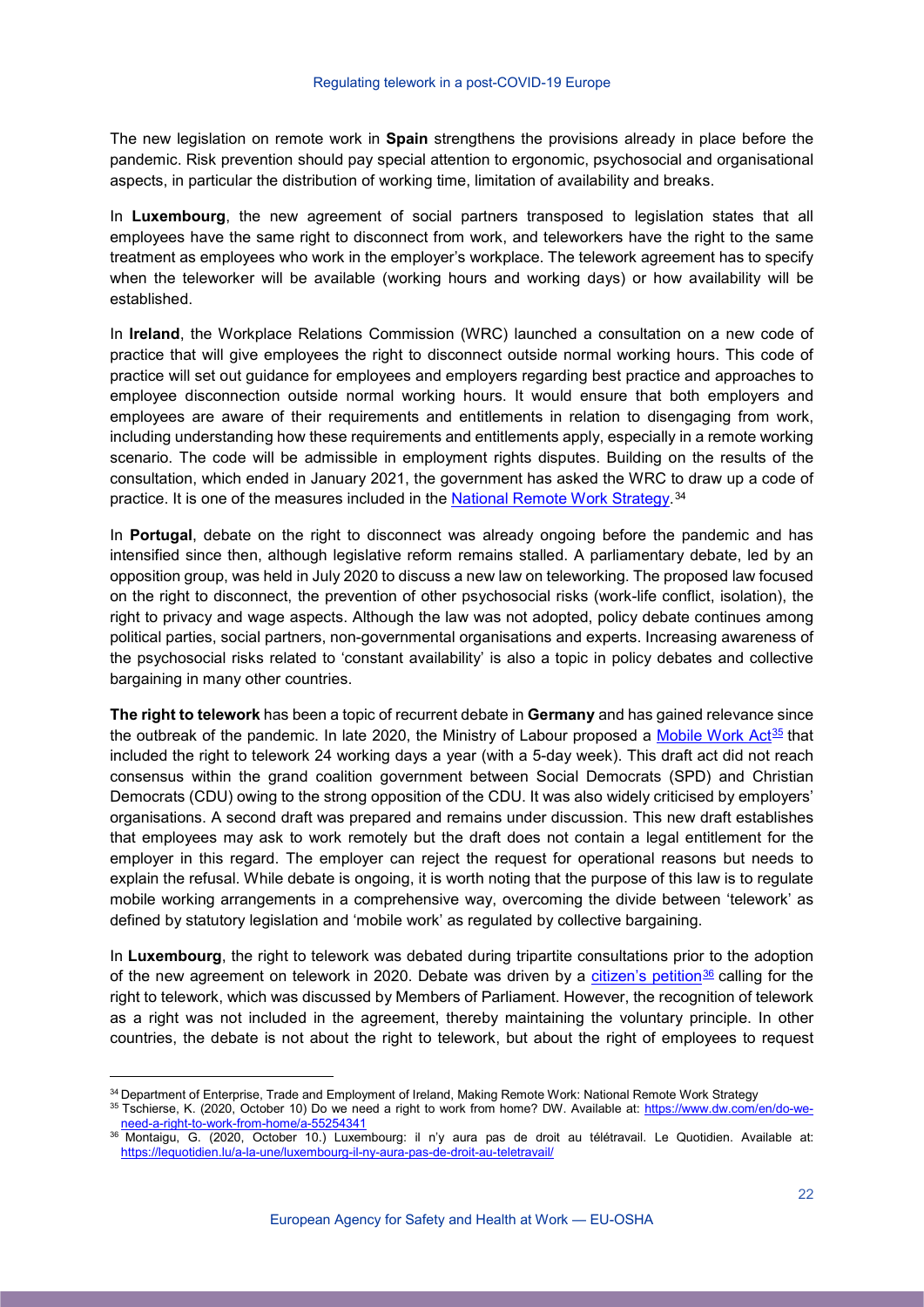telework. This is the case in **Ireland**, where the Irish Congress of Trade Unions has been calling on the government to include a right to request flexible working arrangements, including telework. The new [National Remote Work Strategy](https://enterprise.gov.ie/en/Publications/Making-Remote-Work.html)<sup>[37](#page-22-0)</sup> supports this call and commits to legislate to provide employees with the right to request telework.

Legislative reform in **Slovenia** foresees the introduction of a new clause that would allow workers with children and caregivers to request a flexible form of work, including telework. The employer would have to assess the worker's request and, in the event of refusal or postponement, explain the reasons for this decision.

**Italy** is following a different approach in public administrations that consists of encouraging the extension of smart work through annual work organisation plans. The new law establishes specific targets: from 30 % to at least 60 % of employees should use smart work if they request it.

Most legal changes include new OSH **provisions**. The amendment of the Labour Protection Law in **Latvia** specifies the responsibilities and obligations of employers and employees. Although the employer remains responsible for work, and safety and health at work, the employee has to cooperate with the employer in the evaluation of risks. A representative of the employee (or trusted person) shall be involved in the evaluation of risks.

As explained in Box 4, new legislation in **Spain** adopts a comprehensive approach to safety and health issues, including ergonomic, psychosocial and organisational aspects. The employer has to carry out a risk assessment of the place of telework (home or alternative place) and inform the employee of the existing risks. To obtain information about occupational risks, the company (or OSH-related services) may visit the place of work chosen by the teleworker (although only with the permission of the teleworker if it is the home). If permission is not granted, risk assessment should be carried out on the basis of the information collected from the teleworker, in accordance with the operating instructions of prevention. The employer must also take protective measures to support particularly vulnerable employees, such as pregnant employees.

A new regulation in **Luxembourg** states that teleworkers can request that the company's occupational health services inspect their chosen place of work, but the employer does not have the right to carry out an on-site inspection. Safety and health provisions are a significant aspect in all countries in which legislation is under review. In addition, it should be noted that **Denmark** appears to be the only Nordic country where there is a broad debate on telework, including calls for changes in the safety and health provisions applicable to screen work at home. One of the aspirations is that home work should be able to be carried out on a larger scale before specific safety and health requirements apply.

Finally, legal reforms in **Spain** and **Slovakia** have also addressed the obligation of the employer to reimburse **costs associated with telework** (internet connection and communication, materials, etc.). In Luxembourg, a new regulation specifies that the agreement between employer and employee has to include any payment related to compensating telework costs, and that the employer must pay for and provide the necessary **equipment** required by teleworkers.

This section concludes by highlighting some innovative aspects of the previously mentioned new crosssectoral agreement on telework in **France**:

<span id="page-22-0"></span> <sup>37</sup> Department of Enterprise, Trade and Employment of Ireland, Ma**k**ing Remote Work: National Remote Work Strategy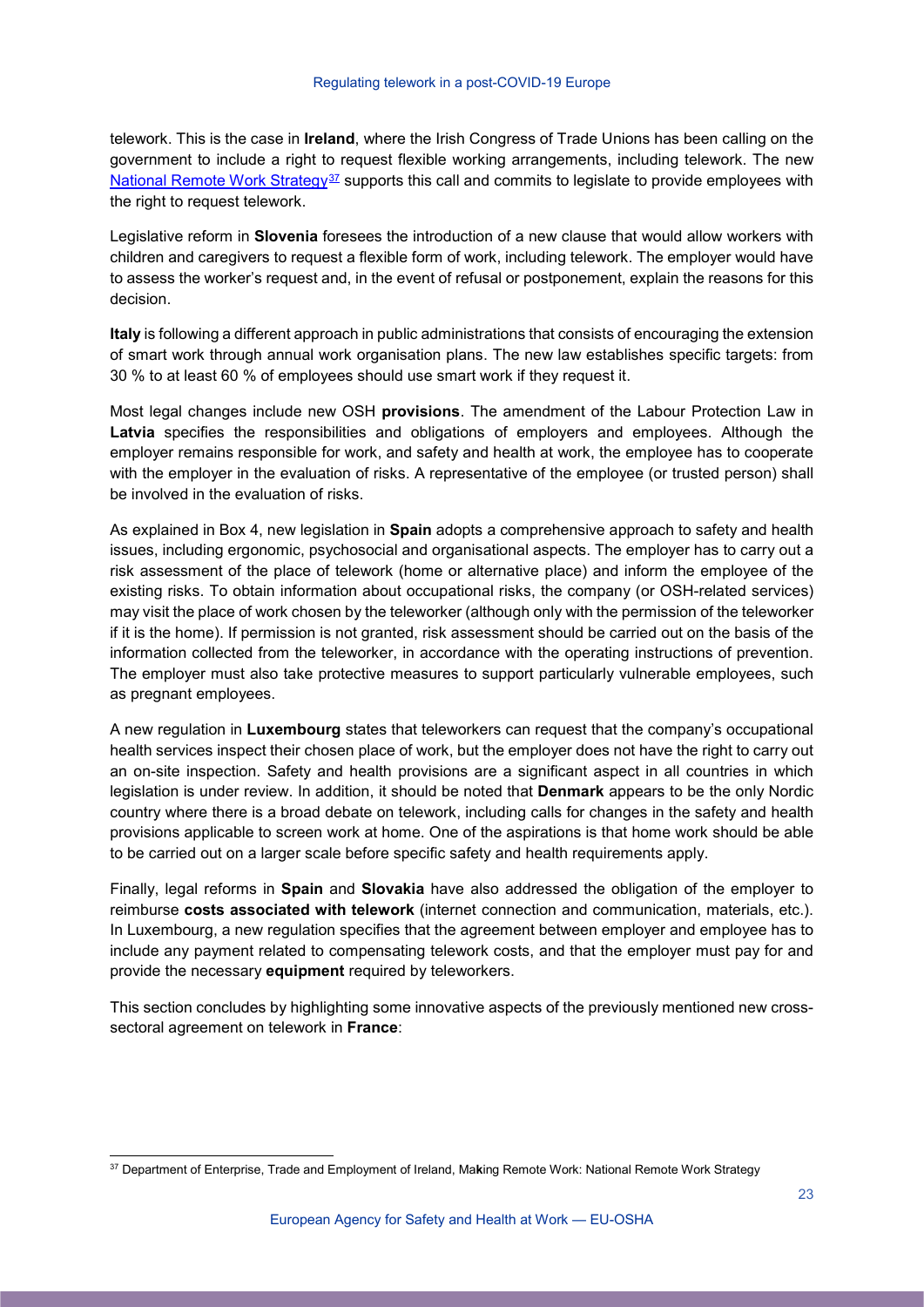- Teleworkability: to facilitate the extension of telework arrangements, employers should define the criteria required to identify jobs that are 'teleworkable'. This identification should be subject to discussions with worker representative bodies where they exist or, if not, directly with employees.
- Frequency of telework: the frequency is determined by agreement between employer and worker on the basis of any work agreement or charter implemented. However, employers should ensure an adequate balance between telework and on-site work, to maintain social cohesiveness and avoid organisational disfunctions.
- Risk assessment: telework has to be included in the company's mandatory risk assessment, with a particular focus on the risks linked to isolation and use of digital tools.
- Training: the agreement stresses the key role of managers and the management chain in implementing telework based on a trusting relationship between line manager and employee, the establishment of clear objectives and the autonomy of the employee. In this context, it recommends training for managers, teleworkers and on-site workers regarding how to adapt job activities to teleworking; how to develop the autonomy of teleworkers; how to structure the work day by stages; how to respect work legislation and the right to disconnect in a teleworking context; how to regulate the use of digital tools; and how to set objectives in a team mixing remote and on-site work.

# <span id="page-23-0"></span>**5 Concluding remarks**

The EU Framework Agreement on Telework (2002) is the main reference for national legislation and collective bargaining on telework in most EU Member States. This includes the definition of what telework is (a form of work organisation in which an employee uses ICT equipment to perform work outside company premises, where that work could have been performed in the company premises) and the regulation of its core aspects: voluntariness for both employees and employers; reversibility; equal employment, training and collective rights; data protection; respect for privacy; and employers' responsibility for OSH.

EU Member States regulate telework either through statutory legislation or by social dialogue and collective bargaining. In most countries, both types of regulation are used (although with different coverage and significance) and complement each other. The role played by the state or the industrial relations' actors in the regulation of telework differs and partly depends on national industrial relations traditions.

Before the outbreak of COVID-19, a general distinction could be made between two main groups:

- countries with statutory definitions and specific legislation on the use of telework (work organisation, employment conditions, etc.) set up in the labour code or related legislations (Belgium, Bulgaria, Czechia, Spain, Germany, Estonia, France, Greece, Hungary, Croatia, Italy, Lithuania, Luxembourg, Malta, the Netherlands, Poland, Portugal, Romania, Slovenia, Slovakia);
- countries without statutory definitions and specific legislation addressing telework, or where telework arrangements are dealt with in different laws related to data protection, safety and health or working time (Austria, Cyprus, Denmark, Finland, Ireland, Latvia, Sweden).

Taking the EU Framework Agreement as a reference, the main innovative aspects regulated can be summarised as follows:

 Regular and occasional telework: the EU Framework Agreement only covered regular telework (at least 1 day per week). However, occasional telework has emerged as the predominant form of telework (meaning less than 20 % of working time and/or not following a specific pattern). National approaches vary.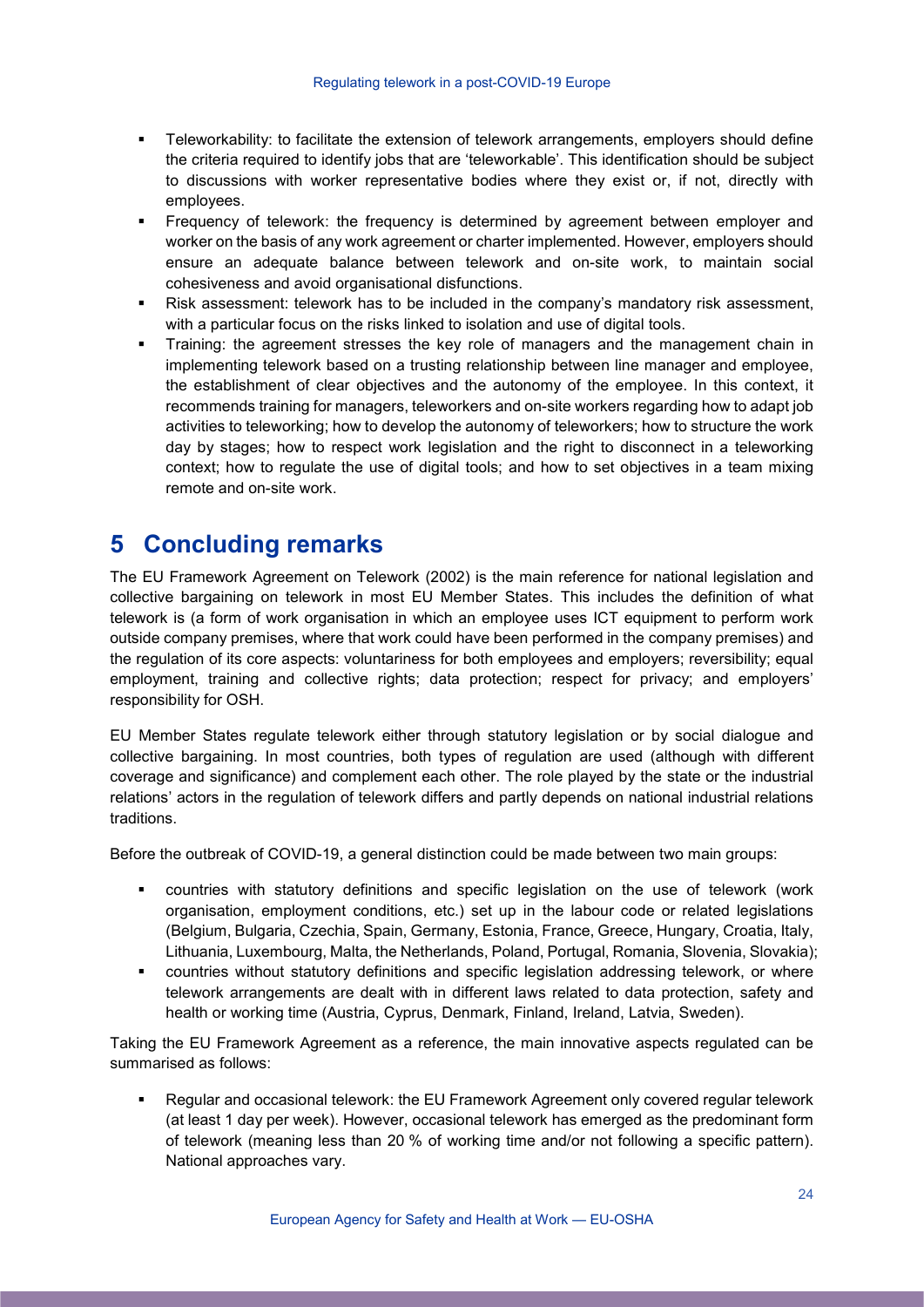- Some countries have changed the statutory definition of telework to encompass any intensity (e.g. France); other countries have established different definitions and rules for regular and occasional telework (e.g. Belgium).
- Right to disconnect: the EU Framework Agreement stated that teleworkers should manage the organisation of their working time under the limits of national legislation and collective bargaining. Expectations of constant availability by companies or clients has led some countries to regulate the right to disconnect, which includes agreement on the distribution of working hours, limitation of availability and breaks.
- Right to telework: even if the voluntary principle is maintained, some countries have regulated the right to ask for telework (e.g. France or the Netherlands, where employees have the right to receive a written explanatory reply in the case of a company's refusal) or have provided special treatment to some groups with a view to supporting work-life balance (e.g. Germany).
- Specific provisions in OSH legislation that develop the general approach of the EU Framework Agreement: regulation in this field is varied. In some countries, employers' duty to perform a risk assessment and inform workers is explicitly mentioned in legislation, although procedures for risk assessment differ and, in some countries, employers are severely constrained by the right to privacy (in such cases, the risk assessment is based on the information provided by the teleworker). The range of OSH risks addressed also differ. Some countries have developed regulation to assess and prevent specific psychosocial risks, namely isolation, work-conflict and stress. Finally, employer liability for work accidents is a delicate area and national regulations in this regard vary considerably.

Since the outbreak of COVID-19, governments have adopted a variety of temporary measures to foster or enforce telework as a preventive measure to contain the spread of COVID-19. In parallel, EU-OSHA national focal points highlight that the pandemic has led to increased awareness of the relevance of OSH issues at work, both at employers' premises and other locations. General guidelines to prevent the expansion of the pandemic at work have been combined with more specific guides and resources to facilitate the transition to safe telework, bearing in mind that many companies and teleworkers did not have previous experience with this work arrangement.

Furthermore, in most countries the experience of extensive and prolonged telework has fuelled changes in legislation and debates aimed at better adapting the regulation of telework in a post-COVID-19 scenario. At the time of writing (March 2021), five countries have implemented legal changes (Italy, Luxembourg, Latvia, Slovakia and Spain), while legislation is under review in many other countries (Austria, Belgium, Cyprus, Croatia, Hungary, Ireland, Germany, the Netherlands, Malta, Poland, Portugal and Slovenia). Legal changes and policy debates on telework encompass four main aspects, (1) the statutory definition of telework (including the distinction between regular and occasional telework), (2) the right to disconnect, (3) the right to telework and (4) OSH provisions. They follow trends already in place before the pandemic.

<span id="page-24-0"></span>In contrast, the experience of telework during the pandemic has not led to legal changes or policy debates in Nordic countries. The implementation of occasional telework through individual and informal agreements has been traditionally based on self-regulation with no particular managerial constraints, instead relying on trust between employers and employees (the so-called 'freedom with responsibility' approach). This approach appears to have been effective during the pandemic. Denmark is the only Nordic country where there is a broad debate on telework, including calls for changes in the OSH provisions applicable to screen work at home. However, the debate appears to be in line with increased self-regulation: one of the aspirations is that working from home should be possible on a larger scale before specific OSH requirements apply.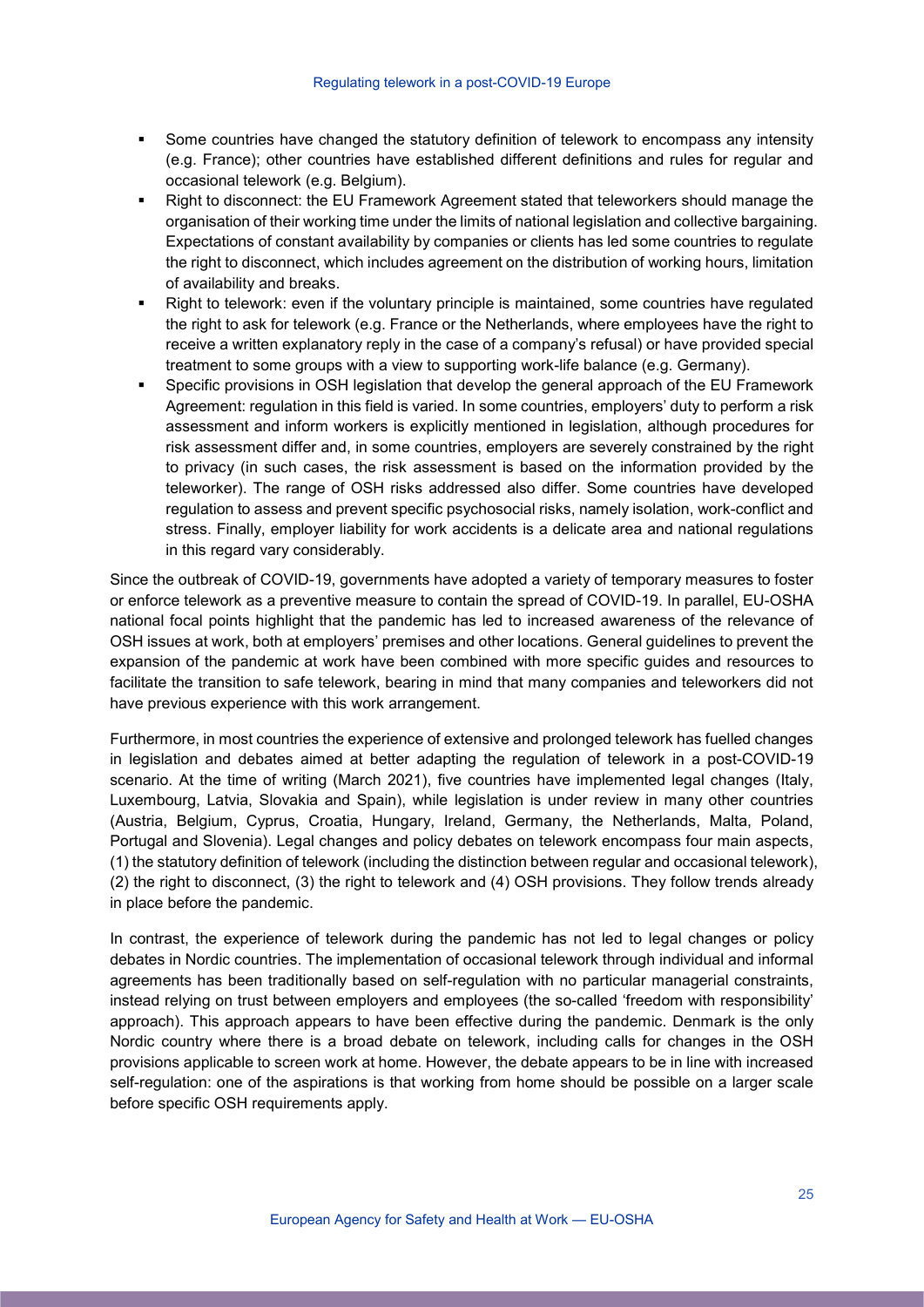# **6 References**

- Andersen (2020). 'European Guide to Support Employers: Teleworking in Europe'. Available at: [https://es.andersen.com/en/publications-and-news/european-guide-to-support-employers](https://es.andersen.com/en/publications-and-news/european-guide-to-support-employers-teleworking-in-eu.html)[teleworking-in-eu.html](https://es.andersen.com/en/publications-and-news/european-guide-to-support-employers-teleworking-in-eu.html) (accessed March 2021).
- Centro de Relações Laborais (2018). *Relatório Anual Sobre a Evolução Da Negociação Coletiva Em 2017*, Lisbon.
- Cetrulo, A. (2021). *Early adoptions of remote work in Italian collective bargaining agreements: from flexible working time to the risk of surveillance and unpaid overtime. Lessons for the post-Covid agenda*. Available at: <https://wageindicator.org/documents/eng-powerpoint-cetrulo.pdf> (accessed May 2021).
- DARES (2019). 'Quels sont les salariés concernés par le télétravail?' DARES Analyses, November 2019. No 051. Available at: [https://dares.travail-emploi.gouv.fr/publications/quels-sont-les](https://dares.travail-emploi.gouv.fr/publications/quels-sont-les-salaries-concernes-par-le-teletravail#:%7E:text=Les%20t%C3%A9l%C3%A9travailleurs%20sont%20majoritairement%20des,mode%20d)[salaries-concernes-par-le](https://dares.travail-emploi.gouv.fr/publications/quels-sont-les-salaries-concernes-par-le-teletravail#:%7E:text=Les%20t%C3%A9l%C3%A9travailleurs%20sont%20majoritairement%20des,mode%20d)[teletravail#:~:text=Les%20t%C3%A9l%C3%A9travailleurs%20sont%20majoritairement%20de](https://dares.travail-emploi.gouv.fr/publications/quels-sont-les-salaries-concernes-par-le-teletravail#:%7E:text=Les%20t%C3%A9l%C3%A9travailleurs%20sont%20majoritairement%20des,mode%20d) [s,mode%20d'organisation%20du%20travail](https://dares.travail-emploi.gouv.fr/publications/quels-sont-les-salaries-concernes-par-le-teletravail#:%7E:text=Les%20t%C3%A9l%C3%A9travailleurs%20sont%20majoritairement%20des,mode%20d) (accessed March 2021).
- ETUC, UNICE-UEAPME and CEEP (2006). *Implementation of the European Framework Agreement on Telework — Report by the European social partners*: *Adopted by the Social Dialogue Committee on 28 June 2006*, ETUC. Available at: [http://erc-online.eu/wp](http://erc-online.eu/wp-content/uploads/2014/04/2006-01429-EN.pdf)[content/uploads/2014/04/2006-01429-EN.pdf](http://erc-online.eu/wp-content/uploads/2014/04/2006-01429-EN.pdf) (accessed May 2021).
- Eurofound (2010). *Telework in the European Union*, Publications Office of the European Union, Luxembourg.
- Eurofound (2018). *Measuring varieties of industrial relations in Europe: A quantitative analysis,* Publications Office of the European Union, Luxembourg
- Eurofound (2020a). *Regulations to address work-life balance in digital flexible working arrangements*. Publications Office of the European Union, Luxembourg.
- Eurofound (2020b). *Employee monitoring and surveillance: The challenges of digitalisation.* Publications Office of the European Union, Luxembourg.
- Hall, P. A. and Soskice, D. (2001). 'An introduction to varieties of capitalism'. In P. A. Hall and D. Soskice (eds), *Varieties of Capitalism*, Oxford University Press, Oxford, pp. 1-68.
- Meardi, G. (2018). 'Economic integration and state responses: change in European industrial relations since Maastricht', *British Journal of Industrial Relations*, 56(33), 631-655.
- Prosser, T. (2012), 'Europeanization through 'procedures and practices'? The implementation of the telework and work-related stress agreements in the UK and Denmark', Transfer, 18(4), 447- 460.<https://doi.org/10.1177%2F1024258912458874>
- Sanz de Miguel, P. (2020) *Exploring the contribution of social dialogue and collective bargaining in the promotion of decent and productive virtual work*. Deep View Final Report, VP/2017/004/0050. Available at: [https://drive.google.com/file/d/1JrHgEDU9swF4KM5H74gOJ0-u\\_hptKIXK/view](https://drive.google.com/file/d/1JrHgEDU9swF4KM5H74gOJ0-u_hptKIXK/view) (accessed May 2021).
- Sanz de Miguel, P., Welz, C., Caprile, M. and Rodríguez Contreras, R. (2020). 'Industrial democracy in Europe: a quantitative approach'. *Labour & Industry: a journal of the social and economic relations of work*, 30(2), 101-132.<https://doi.org/10.1080/10301763.2020.1774101>
- Sierra Benítez, E. M. (2013). 'La nueva regulación del trabajo a distancia', *Revista Internacional y Comparada de Relaciones Laborales y Derecho del Empleo*, 1(1), 1-35.
- Sierra Benítez, E. M. (2015). 'The regulation of telework in Spain's autonomous communities: an overall evaluation'. In Mella, L. and Serrani, L. (eds), *Work-Life Balance and the Economic*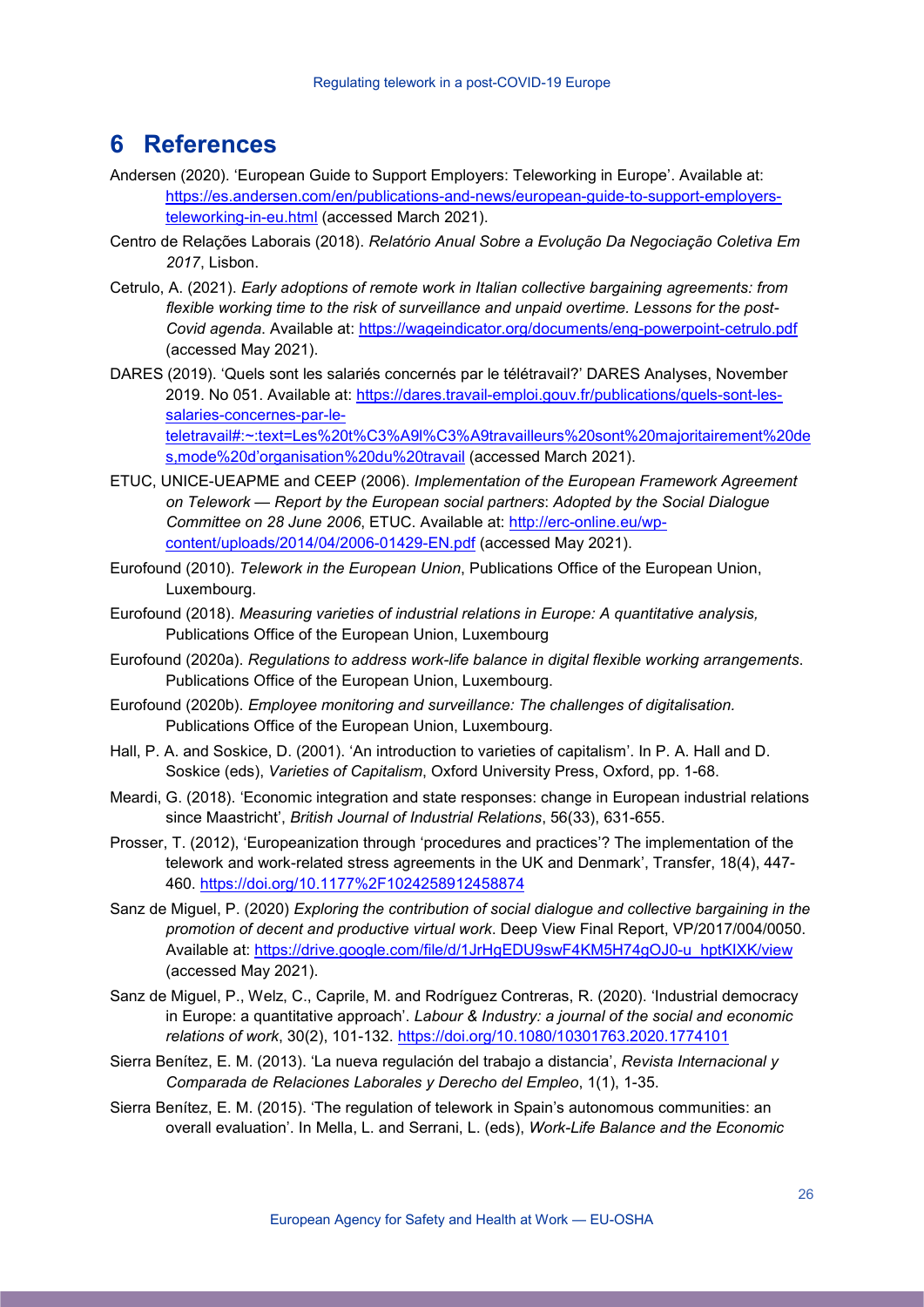- *Crisis: Some Insights from the Perspective of Comparative Law,* Cambridge Scholars Publishing, Newcastle, pp. 208-227.
- Sostero M., Milasi S., Hurley J., Fernández-Macías E., Bisello M., Teleworkability and the COVID-19 crisis: a new digital divide?, Seville: European Commission, 2020, JRC121193.
- Visser, J. and Ramos Martin, N. (2008). *Expert report on the implementation of the social partner's Framework Agreement on Telework*. Amsterdam Institute of Advanced Labour Studies, University of Amsterdam, Amsterdam